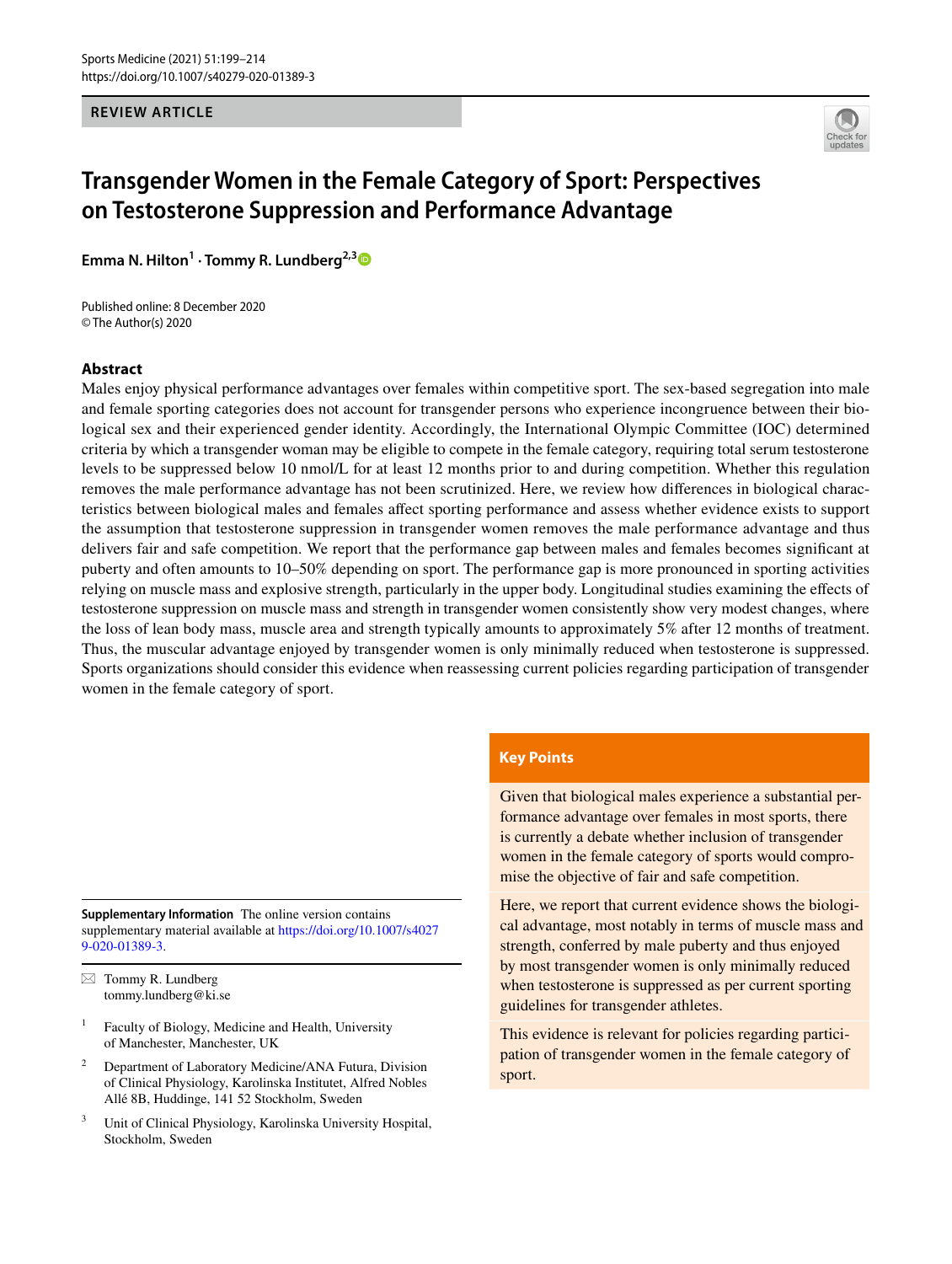## **1 Introduction**

Sporting performance is strongly infuenced by a range of physiological factors, including muscle force and powerproducing capacity, anthropometric characteristics, cardiorespiratory capacity and metabolic factors [[1](#page-13-0), [2](#page-13-1)]. Many of these physiological factors difer signifcantly between biological males and females as a result of genetic diferences and androgen-directed development of secondary sex characteristics [\[3,](#page-13-2) [4](#page-13-3)]. This confers large sporting performance advantages on biological males over females [\[5](#page-13-4)].

When comparing athletes who compete directly against one another, such as elite or comparable levels of schoolaged athletes, the physiological advantages conferred by biological sex appear, on assessment of performance data, insurmountable. Further, in sports where contact, collision or combat are important for gameplay, widely diferent physiological attributes may create safety and athlete welfare concerns, necessitating not only segregation of sport into male and female categories, but also, for example, into weight and age classes. Thus, to ensure that both men and women can enjoy sport in terms of fairness, safety and inclusivity, most sports are divided, in the frst instance, into male and female categories.

Segregating sports by biological sex does not account for transgender persons who experience incongruence between their biological sex and their experienced gender identity, and whose legal sex may be diferent to that recorded at birth [[6,](#page-13-5) [7](#page-13-6)]. More specifcally, transgender women (observed at birth as biologically male but identifying as women) may, before or after cross-hormone treatment, wish to compete in the female category. This has raised concerns about fairness and safety within female competition, and the issue of how to fairly and safely accommodate transgender persons in sport has been subject to much discussion [[6–](#page-13-5)[13](#page-13-7)].

The current International Olympic Committee (IOC) policy [[14](#page-13-8)] on transgender athletes states that "it is necessary to ensure insofar as possible that trans athletes are not excluded from the opportunity to participate in sporting competition". Yet the policy also states that "the overriding sporting objective is and remains the guarantee of fair competition". As these goals may be seen as conficting if male performance advantages are carried through to competition in the female category, the IOC concludes that "restrictions on participation are appropriate to the extent that they are necessary and proportionate to the achievement of that objective".

Accordingly, the IOC determined criteria by which transgender women may be eligible to compete in the female category. These include a solemn declaration that her gender identity is female and the maintenance of total serum testosterone levels below 10 nmol/L for at least 12 months prior to competing and during competition [\[14](#page-13-8)]. Whilst the scientifc basis for this testosterone threshold was not openly communicated by the IOC, it is surmised that the IOC believed this testosterone criterion sufficient to reduce the sporting advantages of biological males over females and deliver fair and safe competition within the female category.

Several studies have examined the effects of testosterone suppression on the changing biology, physiology and performance markers of transgender women. In this review, we aim to assess whether evidence exists to support the assumption that testosterone suppression in transgender women removes these advantages. To achieve this aim, we frst review the diferences in biological characteristics between biological males and females, and examine how those diferences afect sporting performance. We then evaluate the studies that have measured elements of performance and physical capacity following testosterone suppression in untrained transgender women, and discuss the relevance of these fndings to the supposition of fairness and safety (i.e. removal of the male performance advantage) as per current sporting guidelines.

# **2 The Biological Basis for Sporting Performance Advantages in Males**

The physical divergence between males and females begins during early embryogenesis, when bipotential gonads are triggered to differentiate into testes or ovaries, the tissues that will produce sperm in males and ova in females, respectively [\[15\]](#page-13-9). Gonad diferentiation into testes or ovaries determines, via the specifc hormone milieu each generates, downstream in utero reproductive anatomy development [[16\]](#page-13-10), producing male or female body plans. We note that in rare instances, diferences in sex development (DSDs) occur and the typical progression of male or female development is disrupted [[17\]](#page-13-11). The categorisation of such athletes is beyond the scope of this review, and the impact of individual DSDs on sporting performance must be considered on their own merits.

In early childhood, prior to puberty, sporting participation prioritises team play and the development of fundamental motor and social skills, and is sometimes mixed sex. Athletic performance diferences between males and females prior to puberty are often considered inconsequential or relatively small [\[18\]](#page-13-12). Nonetheless, pre-puberty performance differences are not unequivocally negligible, and could be mediated, to some extent, by genetic factors and/or activation of the hypothalamic–pituitary–gonadal axis during the neonatal period, sometimes referred to as "minipuberty". For example, some 6500 genes are diferentially expressed between males and females [[19\]](#page-13-13) with an estimated 3000 sex-specifc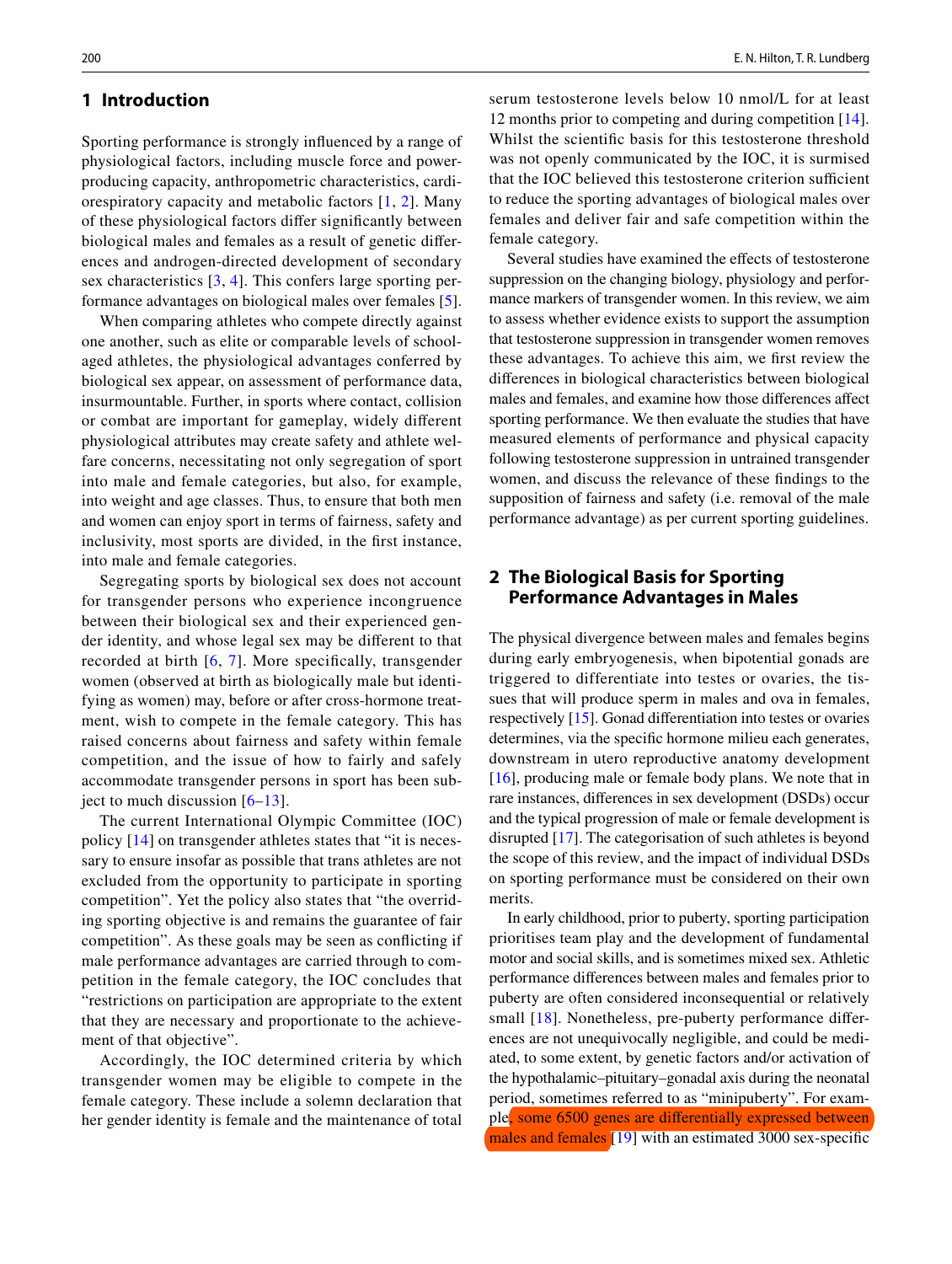diferences in skeletal muscle likely to infuence composition and function beyond the effects of androgenisation  $[3]$  $[3]$ , while increased testosterone during minipuberty in males aged 1–6 months may be correlated with higher growth velocity and an "imprinting effect" on BMI and bodyweight [[20,](#page-13-14) [21](#page-13-15)]. An extensive review of ftness data from over 85,000 Australian children aged 9–17 years old showed that, compared with 9-year-old females, 9-year-old males were faster over short sprints (9.8%) and 1 mile (16.6%), could jump 9.5% further from a standing start (a test of explosive power), could complete 33% more push-ups in 30 s and had 13.8% stronger grip [[22](#page-13-16)]. Male advantage of a similar magnitude was detected in a study of Greek children, where, compared with 6-year-old females, 6-year-old males completed 16.6% more shuttle runs in a given time and could jump 9.7% further from a standing position [\[23\]](#page-13-17). In terms of aerobic capacity, 6- to 7-year-old males have been shown to have a higher absolute and relative (to body mass)  $VO_{2max}$  than 6- to 7-year-old females [\[24](#page-13-18)]. Nonetheless, while some biological sex diferences, probably genetic in origin, are measurable and afect performance pre-puberty, we consider the efect of androgenizing puberty more infuential on performance, and have focused our analysis on musculoskeletal diferences hereafter.

Secondary sex characteristics that develop during puberty have evolved under sexual selection pressures to improve reproductive ftness and thus generate anatomical divergence beyond the reproductive system, leading to adult body types that are measurably diferent between sexes. This phenomenon is known as sex dimorphism. During puberty, testesderived testosterone levels increase 20-fold in males, but remain low in females, resulting in circulating testosterone concentrations at least 15 times higher in males than in females of any age [[4](#page-13-3), [25](#page-13-19)]. Testosterone in males induces changes in muscle mass, strength, anthropometric variables and hemoglobin levels [\[4](#page-13-3)], as part of the range of sexually dimorphic characteristics observed in humans.

Broadly, males are bigger and stronger than females. It follows that, within competitive sport, males enjoy significant performance advantages over females, predicated on the superior physical capacity developed during puberty in response to testosterone. Thus, the biological efects of elevated pubertal testosterone are primarily responsible for driving the divergence of athletic performances between males and females [[4\]](#page-13-3). It is acknowledged that this divergence has been compounded historically by a lag in the cultural acceptance of, and fnancial provision for, females in sport that may have had implications for the rate of improvement in athletic performance in females. Yet, since the 1990s, the diference in performance records between males and females has been relatively stable, suggesting that biological diferences created by androgenization explain most of the male advantage, and are insurmountable [\[5](#page-13-4), [26](#page-13-20), [27\]](#page-13-21).

Table [1](#page-3-0) outlines physical attributes that are major parameters underpinning the male performance advantage [\[28](#page-13-22)[–38](#page-14-0)]. Males have: larger and denser muscle mass, and stifer connective tissue, with associated capacity to exert greater muscular force more rapidly and efficiently; reduced fat mass, and diferent distribution of body fat and lean muscle mass, which increases power to weight ratios and upper to lower limb strength in sports where this may be a crucial determinant of success; longer and larger skeletal structure, which creates advantages in sports where levers infuence force application, where longer limb/digit length is favorable, and where height, mass and proportions are directly responsible for performance capacity; superior cardiovascular and respiratory function, with larger blood and heart volumes, higher hemoglobin concentration, greater cross-sectional area of the trachea and lower oxygen cost of respiration [\[3](#page-13-2), [4,](#page-13-3) [39](#page-14-1), [40\]](#page-14-2). Of course, diferent sports select for diferent physiological characteristics—an advantage in one discipline may be neutral or even a disadvantage in another—but examination of a variety of record and performance metrics in any discipline reveals there are few sporting disciplines where males do not possess performance advantage over females as a result of the physiological characteristics afected by testosterone.

# **3 Sports Performance Diferences Between Males and Females**

### **3.1 An Overview of Elite Adult Athletes**

A comparison of adult elite male and female achievements in sporting activities can quantify the extent of the male performance advantage. We searched publicly available sports federation databases and/or tournament/competition records to identify sporting metrics in various events and disciplines, and calculated the performance of males relative to females. Although not an exhaustive list, examples of performance gaps in a range of sports with various durations, physiological performance determinants, skill components and force requirements are shown in Fig. [1](#page-3-1).

The smallest performance gaps were seen in rowing, swimming and running (11–13%), with low variation across individual events within each of those categories. The performance gap increases to an average of 16% in track cycling, with higher variation across events (from 9% in the 4000 m team pursuit to 24% in the fying 500 m time trial). The average performance gap is 18% in jumping events (long jump, high jump and triple jump). Performance differences larger than 20% are generally present when considering sports and activities that involve extensive upper body contributions. The gap between fastest recorded tennis serve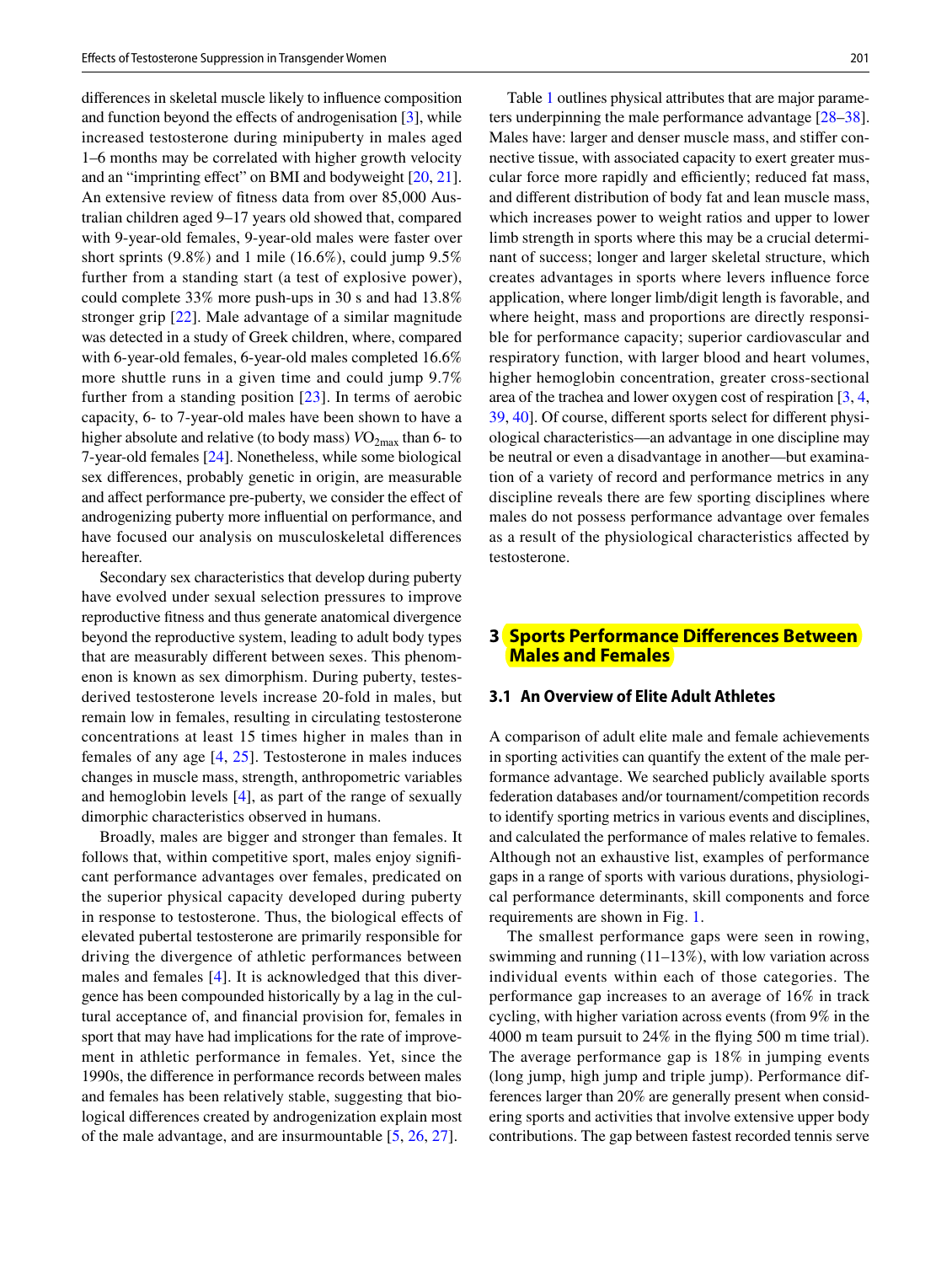<span id="page-3-0"></span>**Table 1** Selected physical diference between untrained/ moderately trained males and females. Female levels are set as the reference value

Respiratory function

Cardiovascular function

 $VO_{2max}$ 

Stiffness 41

Relative values 25

Stroke volume (rest) 43 Stroke volume (maximal) 34 Hemoglobin concentration 11

| Variable                               | Magnitude of sex difference<br>$(\%)$ | References                      |  |
|----------------------------------------|---------------------------------------|---------------------------------|--|
| Body composition                       |                                       |                                 |  |
| Lean body mass                         | 45                                    | Lee et al. $[28]$               |  |
| $\text{Fat}\%$                         | $-30$                                 |                                 |  |
| Muscle mass                            |                                       |                                 |  |
| Lower body                             | 33                                    | Janssen et al. $[29]$           |  |
| Upper body                             | 40                                    |                                 |  |
| Muscle strength                        |                                       |                                 |  |
| Grip strength                          | 57                                    | Bohannon et al. [30]            |  |
| Knee extension peak torque             | 54                                    | Neder et al. $\lceil 31 \rceil$ |  |
| Anthropometry and bone geometry        |                                       |                                 |  |
| Femur length                           | 9.4                                   | Jantz et al. $[32]$             |  |
| Humerus length                         | 12.0                                  | Brinckmann et al. [33]          |  |
| Radius length                          | 14.6                                  |                                 |  |
| Pelvic width relative to pelvis height | $-6.1$                                |                                 |  |
| Tendon properties                      |                                       |                                 |  |

<span id="page-3-1"></span>**Fig. 1** The male performance advantage over females across various selected sporting disciplines. The female level is set to 100%. In sport events with multiple disciplines, the male value has been averaged across disciplines, and the error bars represent the range of the advantage. The metrics were compiled from publicly available sports federation databases and/or tournament/competition records. *MTB* mountain bike

 $200 -$ % Male advantage Male advantage  $180<sub>0</sub>$  $\Box$  Female level  $50\%$  $160 -$ 29-34% 16-22%  $140 -$ 10-13%  $120$  $\sqrt{2}$  100-80 60  $40 20<sub>1</sub>$ L. LL. LL. LL.<br>ine state of ptch at or and HIHHHH HIHHHHH ALLALLA<br>Bandwin kick<br>codoxennie HUHUHUH ALLALLA<br>Passage valuime<br>Passage crickes L\_LL\_LL\_<br>ine your save L. LL. LL.<br>stregged street<br>foot vors weeks HALLALLA<br>Sa nino nino<br>simmok vanakva ALLALLA ALL-ALL-<br>Oshinoninos ALLALLA ALLALLA ALLALLA Cricked Base  $\Omega$ Rowins

Force 83 Lepley et al. [[34](#page-14-5)]

Absolute values 50 Pate et al. [[35](#page-14-6)]

Pulmonary ventilation (maximal) 48 Åstrand et al. [\[36\]](#page-14-7)

Left ventricular mass 31 Åstrand et al. [\[36\]](#page-14-7) Cardiac output (rest) 22 Best et al. [\[37\]](#page-14-8) Cardiac output (maximal) 30 Tong et al. [\[38\]](#page-14-0)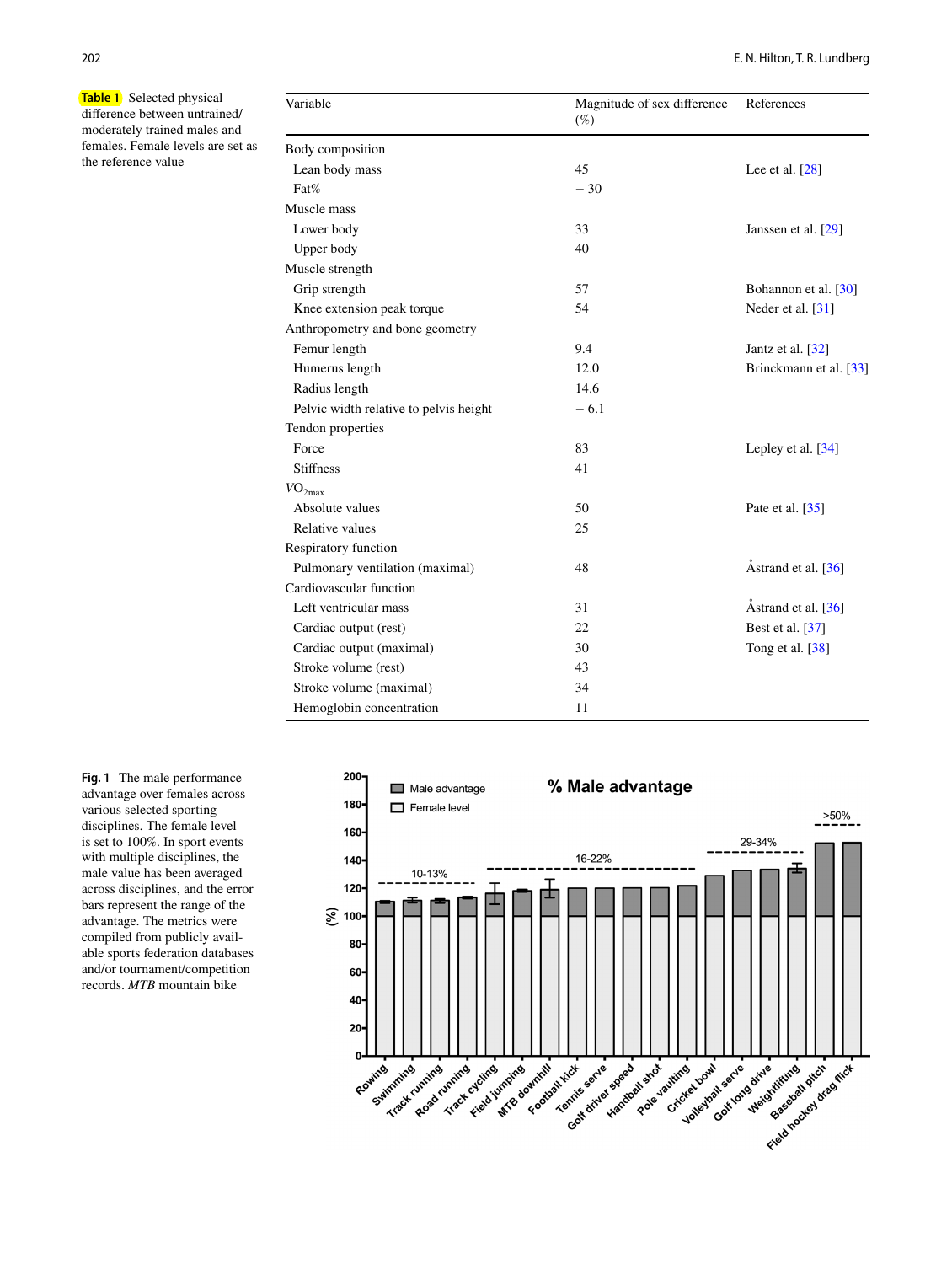is 20%, while the gaps between fastest recorded baseball pitches and feld hockey drag ficks exceed 50%.

Sports performance relies to some degree on the magnitude, speed and repeatability of force application, and, with respect to the speed of force production (power), vertical jump performance is on average 33% greater in elite men than women, with diferences ranging from 27.8% for endurance sports to in excess of 40% for precision and combat sports [\[41\]](#page-14-9). Because implement mass differs, direct comparisons are not possible in throwing events in track and feld athletics. However, the performance gap is known to be substantial, and throwing represents the widest sex difference in motor performance from an early age [[42](#page-14-10)]. In Olympic javelin throwers, this is manifested in diferences in the peak linear velocities of the shoulder, wrist, elbow and hand, all of which are 13–21% higher for male athletes compared with females [[43\]](#page-14-11).

The increasing performance gap between males and females as upper body strength becomes more critical for performance is likely explained to a large extent by the observation that males have disproportionately greater strength in their upper compared to lower body, while females show the inverse [[44,](#page-14-12) [45\]](#page-14-13). This diferent distribution of strength compounds the general advantage of increased muscle mass in upper body dominant disciplines. Males also have longer arms than females, which allows greater torque production from the arm lever when, for example, throwing a ball, punching or pushing.

#### **3.2 Olympic Weightlifting**

In Olympic weightlifting, where weight categories differ between males and females, the performance gap is between 31 and 37% across the range of competitive body weights between 1998 and 2020 (Fig. [1\)](#page-3-1). It is important to note that at all weight categories below the top/open category, performances are produced within weight categories

with an upper limit, where strength can be correlated with "fghting weight", and we focused our analysis of performance gaps in these categories.

To explore strength–mass relationships further, we compared Olympic weightlifting data between equivalent weight categories which, to some extent, limit athlete height, to examine the hypothesis that male performance advantage may be largely (or even wholly) mediated by increased height and lever-derived advantages (Table [2](#page-4-0)). Between 1998 and 2018, a 69 kg category was common to both males and females, with the male record holder (69 kg, 1.68 m) lifting a combined weight 30.1% heavier than the female record holder (69 kg, 1.64 m). Weight category changes in 2019 removed the common 69 kg category and created a common 55 kg category. The current male record holder (55 kg, 1.52 m) lifts 29.5% heavier than the female record holder (55 kg, 1.52 m). These comparisons demonstrate that males are approximately 30% stronger than females of equivalent stature and mass. However, importantly, male vs. female weightlifting performance gaps increase with increasing bodyweight. For example, in the top/open weight category of Olympic weightlifting, in the absence of weight (and associated height) limits, maximum male lifting strength exceeds female lifting strength by nearly 40%. This is further manifested in powerlifting, where the male record (total of squat, bench press and deadlift) is 65% higher than the female record in the open weight category of the World Open Classic Records. Further analysis of Olympic weightlifting data shows that the 55-kg male record holder is 6.5% stronger than the 69-kg female record holder (294 kg vs 276 kg), and that the 69-kg male record is 3.2% higher than the record held in the female open category by a 108-kg female (359 kg vs 348 kg). This Olympic weightlifting analysis reveals key diferences between male and female strength capacity. It shows that, even after adjustment for mass, biological males are signifcantly stronger (30%) than females, and

<span id="page-4-0"></span>**Table 2** Olympic weightlifting data between equivalent male– female and top/open weight categories

|                                                                                     | <b>Sex</b> | Weight (kg) | Height $(m)$ | Combined<br>record (kg) | Strength to<br>weight ratio | Relative<br>performance<br>$(\%)$ |
|-------------------------------------------------------------------------------------|------------|-------------|--------------|-------------------------|-----------------------------|-----------------------------------|
| 2019 record in the 55 kg weight-limited category                                    |            |             |              |                         |                             |                                   |
| Liao Qiuyun                                                                         | F          | 55          | 1.52         | 227                     | 4.13                        |                                   |
| Om Yun-chol                                                                         | М          | 55          | 1.52         | 294                     | 5.35                        | 29.5                              |
| 1998–2018 record in the 69-kg weight-limited category                               |            |             |              |                         |                             |                                   |
| Oxsana Slivenko                                                                     | F          | 69          | 1.64         | 276                     | 4.00                        |                                   |
| Liao Hui                                                                            | М          | 69          | 1.68         | 359                     | 5.20                        | 30.1                              |
| Comparative performances for top/open categories (all time heaviest combined lifts) |            |             |              |                         |                             |                                   |
| Tatiana Kashirina                                                                   | F          | 108         | 1.77         | 348                     | 3.22                        |                                   |
| Lasha Talakhadze                                                                    | М          | 168         | 1.97         | 484                     | 2.88                        | 39.1                              |

*F* female, *M* male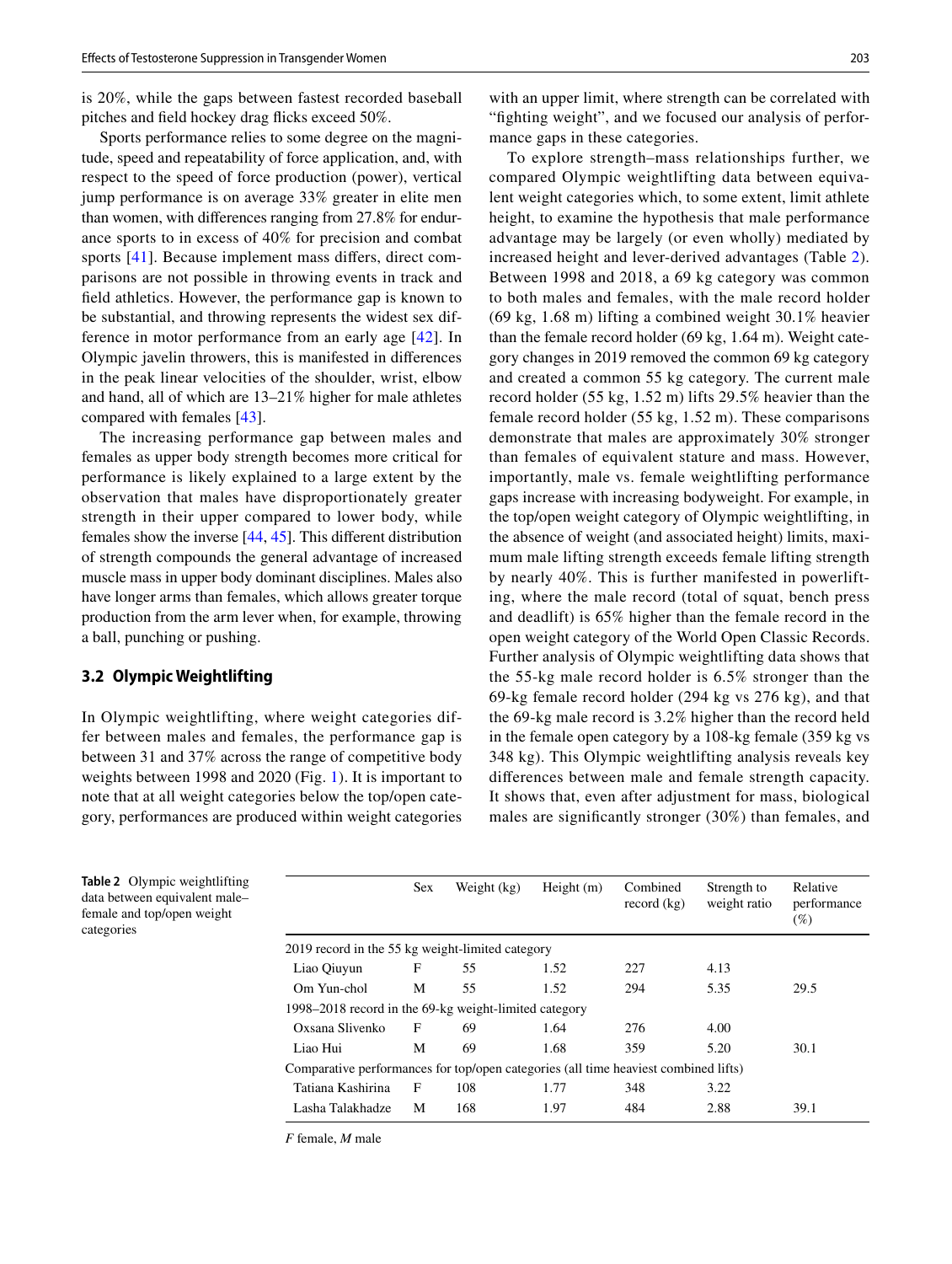that females who are 60% heavier than males do not overcome these strength deficits.

## **3.3 Perspectives on Elite Athlete Performance Diferences**

Figure [1](#page-3-1) illustrates the performance gap between adult elite males and adult elite females across various sporting disciplines and activities. The translation of these advantages, assessed as the performance diference between the very best males and very best females, are signifcant when extended and applied to larger populations. In running events, for example, where the male–female gap is approximately 11%, it follows that many thousands of males are faster than the very best females. For example, approximately 10,000 males have personal best times that are faster than the current Olympic 100 m female champion (World Athletics, personal communication, July 2019). This has also been described elsewhere [[46,](#page-14-14) [47](#page-14-15)], and illustrates the true efect of an 11% typical diference on population comparisons between males and females. This is further apparent upon examination of selected junior male records, which surpass adult elite female perfor-mances by the age of 14–15 years (Table [3\)](#page-5-0), demonstrating superior male athletic performance over elite females within a few years of the onset of puberty.

These data overwhelmingly confrm that testosteronedriven puberty, as the driving force of development of male secondary sex characteristics, underpins sporting advantages that are so large no female could reasonably hope to succeed without sex segregation in most sporting competitions. To ensure, in light of these analyses, that female athletes can be included in sporting competitions in a fair and safe manner, most sports have a female category the purpose of which is the protection of both fairness and, in some sports, safety/welfare of athletes who do not beneft from the physiological changes induced by male levels of testosterone from puberty onwards.

<span id="page-5-0"></span>**Table 3** Selected junior male records in comparison with adult elite female records

| Event            | Schoolboy male record     | Elite female<br>(adult)<br>record |  |
|------------------|---------------------------|-----------------------------------|--|
| $100 \text{ m}$  | $10.20$ (age 15)          | 10.49                             |  |
| 800 m            | $1:51.23$ (age 14)        | 1:53.28                           |  |
| $1500 \text{ m}$ | $3:48.37$ (age 14)        | 3:50.07                           |  |
| Long jump        | $7.85 \text{ m}$ (age 15) | $7.52 \text{ m}$                  |  |
| Discus throw     | 77.68 m (age 15)          | 76.80 m                           |  |

*M* meters

Time format: minutes:seconds.hundredths of a second

# **3.4 Performance Diferences in Non‑elite Individuals**

The male performance advantages described above in athletic cohorts are similar in magnitude in untrained people. Even when expressed relative to fat-free weight,  $VO_{2\text{max}}$  is 12–15% higher in males than in females [[48](#page-14-16)]. Records of lower-limb muscle strength reveal a consistent 50% diference in peak torque between males and females across the lifespan [[31](#page-13-25)]. Hubal et al. [[49](#page-14-17)] tested 342 women and 243 men for isometric (maximal voluntary contraction) and dynamic strength (one-repetition maximum; 1RM) of the elbow fexor muscles and performed magnetic resonance imaging (MRI) of the biceps brachii to determine crosssectional area. The males had 57% greater muscle size, 109% greater isometric strength, and 89% greater 1RM strength than age-matched females. This reinforces the fnding in athletic cohorts that sex diferences in muscle size and strength are more pronounced in the upper body.

Recently, sexual dimorphism in arm force and power was investigated in a punch motion in moderately-trained individuals [\[50\]](#page-14-18). The power produced during a punch was 162% greater in males than in females, and the least powerful man produced more power than the most powerful woman. This highlights that sex diferences in parameters such as mass, strength and speed may combine to produce even larger sex diferences in sport-specifc actions, which often are a product of how various physical capacities combine. For example, power production is the product of force and velocity, and momentum is defned as mass multiplied by velocity. The momentum and kinetic energy that can be transferred to another object, such as during a tackle or punch in collision and combat sports are, therefore, dictated by: the mass; force to accelerate that mass, and; resultant velocity attained by that mass. As there is a male advantage for each of these factors, the net result is likely synergistic in a sport-specifc action, such as a tackle or a throw, that widely surpasses the sum of individual magnitudes of advantage in isolated ftness variables. Indeed, already at 17 years of age, the average male throws a ball further than 99% of 17-year-old females [[51](#page-14-19)], despite no single variable (arm length, muscle mass etc.) reaching this numerical advantage. Similarly, punch power is 162% greater in men than women even though no single parameter that produces punching actions achieves this magnitude of diference [\[50\]](#page-14-18).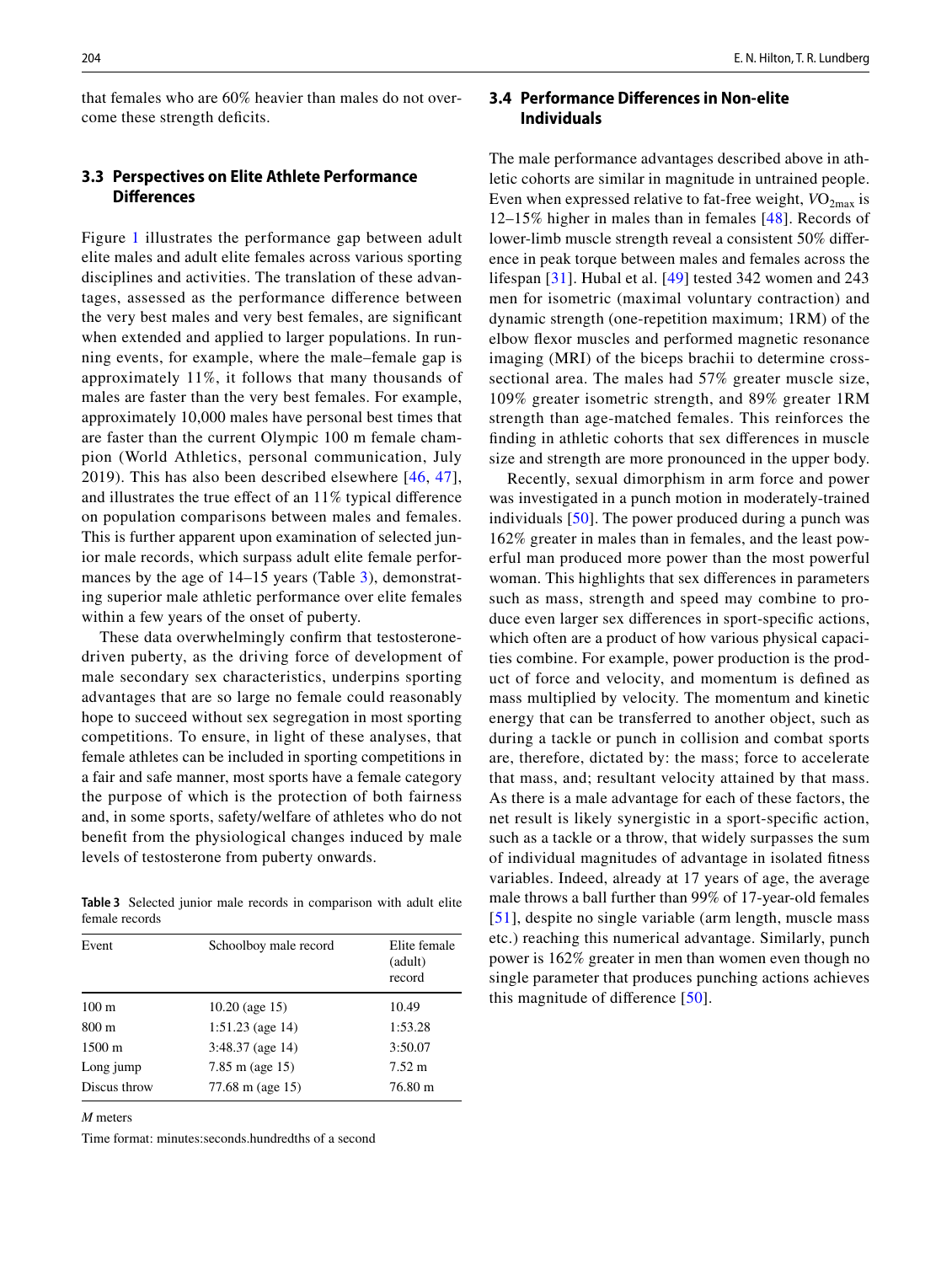# **4 Is the Male Performance Advantage Lost when Testosterone is Suppressed in Transgender Women?**

The current IOC criteria for inclusion of transgender women in female sports categories require testosterone suppression below 10 nmol/L for 12 months prior to and during competition. Given the IOC's stated position that the "overriding sporting objective is and remains the guarantee of fair competition" [[14](#page-13-8)]*,* it is reasonable to assume that the rationale for this requirement is that it reduces the male performance advantages described previously to an acceptable degree, thus permitting fair and safe competition. To determine whether this medical intervention is sufficient to remove (or reduce) the male performance advantage, which we described above, we performed a systematic search of the scientifc literature addressing anthropometric and muscle characteristics of transgender women. Search terms and fltering of peer-reviewed data are given in Supplementary Table S1.

#### **4.1 Anthropometrics**

Given its importance for the general health of the transgender population, there are multiple studies of bone health, and reviews of these data. To summarise, transgender women often have low baseline (pre-intervention) bone mineral density (BMD), attributed to low levels of physical activity, especially weight-bearing exercise, and low vitamin D levels [[52](#page-14-20), [53](#page-14-21)]. However, transgender women generally maintain bone mass over the course of at least 24 months of testosterone suppression. There may even be small but signifcant increases in BMD at the lumbar spine [[54,](#page-14-22) [55](#page-14-23)]. Some retrieved studies present data pertaining to maintained BMD in transgender women after many years of testosterone suppression. One such study concluded that "BMD is preserved over a median of 12.5 years" [[56\]](#page-14-24). In support, no increase in fracture rates was observed over 12 months of testosterone suppression [[54](#page-14-22)]. Current advice, including that from the International Society for Clinical Densitometry, is that transgender women, in the absence of other risk factors, do not require monitoring of BMD [[52](#page-14-20), [57](#page-14-25)]. This is explicable under current standard treatment regimes, given the established positive efect of estrogen, rather than testosterone, on bone turnover in males [\[58\]](#page-14-26).

Given the maintenance of BMD and the lack of a plausible biological mechanism by which testosterone suppression might afect skeletal measurements such as bone length and hip width, we conclude that height and skeletal parameters remain unaltered in transgender women, and that sporting advantage conferred by skeletal size and bone density would be retained despite testosterone reductions compliant with the IOC's current guidelines. This is of particular relevance to sports where height, limb length and handspan are key (e.g. basketball, volleyball, handball) and where high movement efficiency is advantageous. Male bone geometry and density may also provide protection against some sport-related injuries—for example, males have a lower incidence of knee injuries, often attributed to low quadriceps (*Q*) angle conferred by a narrow pelvic girdle [[59](#page-14-27), [60\]](#page-14-28).

#### **4.2 Muscle and Strength Metrics**

As discussed earlier, muscle mass and strength are key parameters underpinning male performance advantages. Strength diferences range between 30 and 100%, depending upon the cohort studied and the task used to assess strength. Thus, given the important contribution made by strength to performance, we sought studies that have assessed strength and muscle/lean body mass changes in transgender women after testosterone reduction. Studies retrieved in our literature search covered both longitudinal and cross-sectional analyses. Given the superior power of the former study type, we will focus on these.

The pioneer work by Gooren and colleagues, published in part in  $\frac{1999}{61}$  and in full in 2004  $[62]$  $[62]$  $[62]$ , reported the efects of 1 and 3 years of testosterone suppression and estrogen supplementation in 19 transgender women (age 18–37 years). After the first year of therapy, testosterone levels were reduced to 1 nmol/L, well within typical female reference ranges, and remained low throughout the study course. As determined by MRI, thigh muscle area had decreased by − 9% from baseline measurement. After 3 years, thigh muscle area had decreased by a further − 3% from baseline measurement (total loss of − 12% over 3 years of treatment). However, when compared with the baseline measurement of thigh muscle area in transgender men (who are born female and experience female puberty), transgender women retained signifcantly higher thigh muscle size. The fnal thigh muscle area, after three years of testosterone suppression, was 13% larger in transwomen than in the transmen at baseline  $(p < 0.05)$ . The authors concluded that testosterone suppression in transgender women does not reverse muscle size to female levels.

Including Gooren and Bunck [\[62](#page-14-30)], 12 longitudinal studies [\[53,](#page-14-21) [63–](#page-14-31)[73](#page-15-0)] have examined the efects of testosterone suppression on lean body mass or muscle size in transgender women. The collective evidence from these studies suggests that 12 months, which is the most commonly examined intervention period, of testosterone suppression to femaletypical reference levels results in a modest (approximately −5%) loss of lean body mass or muscle size (Table [4](#page-7-0)). No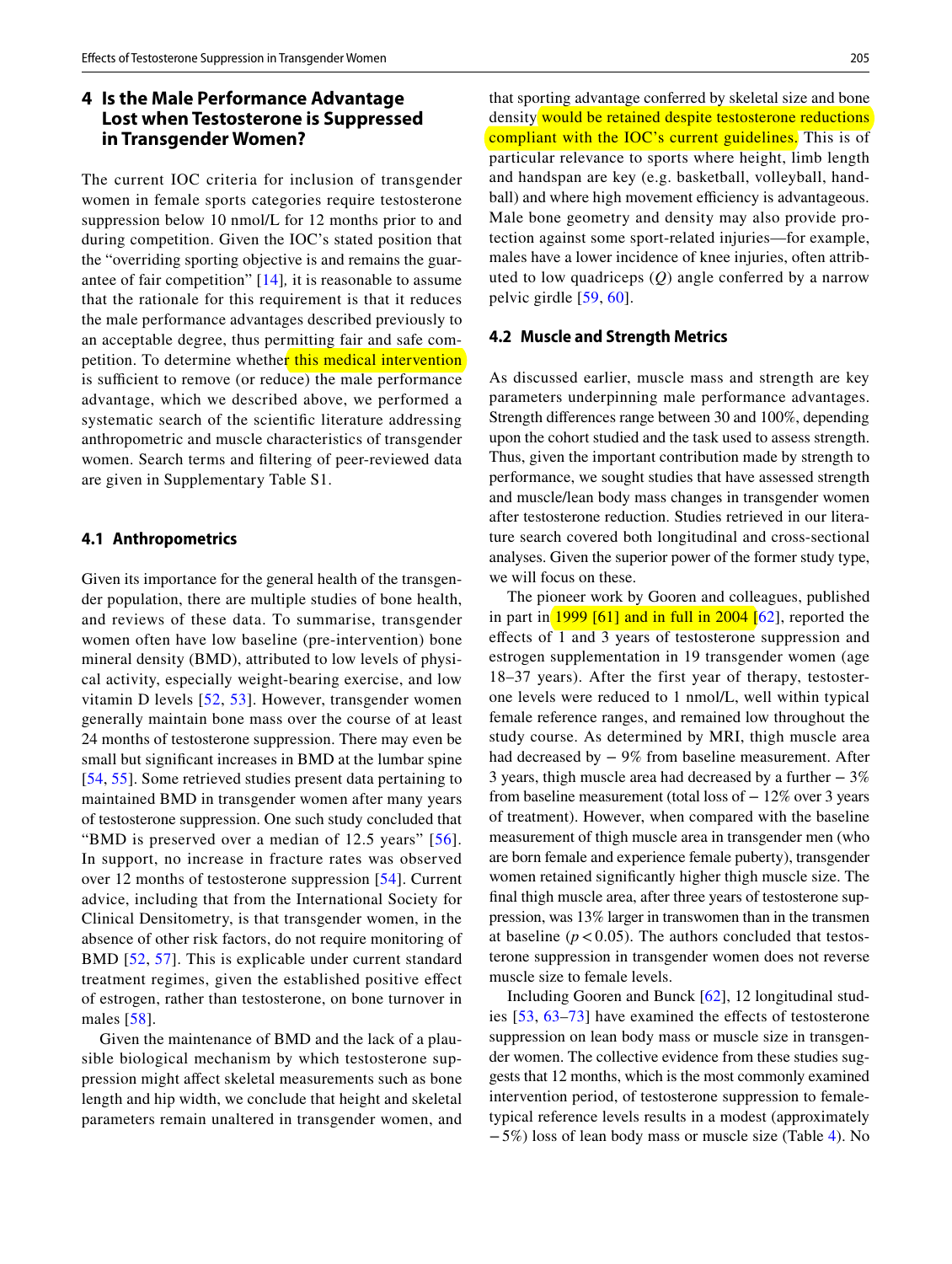<span id="page-7-0"></span>**Table 4** Longitudinal studies of muscle and strength changes in adult transgender women undergoing cross-sex hormone therapy

| Study                                                               | Participants (age)                                    | Therapy                                               | Confirmed serum<br>testosterone levels                 | Muscle/strength data                                                                                                                                                                                     | Comparison with refer-<br>ence females                                                                                                |
|---------------------------------------------------------------------|-------------------------------------------------------|-------------------------------------------------------|--------------------------------------------------------|----------------------------------------------------------------------------------------------------------------------------------------------------------------------------------------------------------|---------------------------------------------------------------------------------------------------------------------------------------|
| Polderman et al. [73]                                               | $N = 12$ TW 18-36 yr<br>(age range)                   | $T$ suppression + E<br>supplementation                | $<$ 2 nmol/L at 4 mo                                   | <b>LBM</b><br>$4 \text{ mo} - 2.2\%$                                                                                                                                                                     | LBM<br>4 mo 16%                                                                                                                       |
| Gooren and Bunck<br>[62]                                            | $N = 19$ TW 26 $\pm$ 6 yr                             | $T$ suppression + E<br>supplementation                | $\leq$ 1 nmol/L at 1 and<br>$3 \text{ yr}$             | Thigh area<br>$1 \text{ yr} - 9\% / 3 \text{ yr} - 12\%$                                                                                                                                                 | Thigh area<br>1 yr 16%/3 yr 13%                                                                                                       |
| Haraldsen et al. [63]                                               | $N = 12$ TW 29 $\pm$ 8 yr                             | E supplementation                                     | $<$ 10 nmol/L at 3 mo<br>and 1 yr                      | <b>LBM</b><br>3 mo/1 yr-small<br>changes, unclear<br>magnitude                                                                                                                                           |                                                                                                                                       |
| Mueller et al. $[64]$                                               | $N = 84$ TW 36 $\pm$ 11 yr T suppression + E          | supplementation                                       | $\leq$ 1 nmol/L at 1 and<br>$2 \text{ yr}$             | <b>LBM</b><br>1 yr $-4\%/2$ yr $-7\%$                                                                                                                                                                    |                                                                                                                                       |
| Wierckx et al. $[65]$                                               | $N = 53$ TW 31 $\pm$ 14 yr T suppression + E          | supplementation                                       | $<$ 10 nmol/L at 1 yr                                  | <b>LBM</b><br>$1 \text{ yr} - 5\%$                                                                                                                                                                       | LBM<br>1 yr 39%                                                                                                                       |
| Van Caenegem et al.<br>$[53]$<br>(and Van Caenegem<br>et al. $[76]$ | $N = 49$ TW<br>$33 \pm 14$ yr                         | $T$ suppression + E<br>supplementation                | $\leq$ 1 nmol/L at 1 and<br>$2 \text{ yr}$             | <b>LBM</b><br>1 yr $-4\%/2$ yr $-0.5\%$<br>Grip strength<br>1 yr $-7\%/2$ yr $-9\%$<br>Calf area<br>$1 \text{ yr} - 2\% / 2 \text{ yr} - 4\%$<br>Forearm area<br>$1 \text{ yr} - 8\%/2 \text{ yr} - 4\%$ | LBM<br>1 yr 24%/2 yr 28%<br>Grip strength<br>1 yr 26%/2 yr 23%<br>Calf area<br>1 yr 16%/2 yr 13%<br>Forearm area<br>1 yr 29%/2 yr 34% |
| Gava et al. [66]                                                    | $N = 40$ TW<br>$31 \pm 10$ yr                         | $T$ suppression + E<br>supplementation                | $<$ 5 nmol/L at 6 mo<br>and $\leq 1$ nmol/L at<br>1 yr | <b>LBM</b><br>$1 \text{ yr} - 2\%$                                                                                                                                                                       |                                                                                                                                       |
| Auer et al. [67]                                                    | $N=45$ TW<br>$35 \pm 1$ (SE) yr                       | $T$ suppression + E<br>supplementation                | $<$ 5 nmol/L at 1 yr                                   | <b>LBM</b><br>$1 \text{ yr} - 3\%$                                                                                                                                                                       | <b>LBM</b><br>1 yr $27%$                                                                                                              |
| Klaver et al. [68]                                                  | $N = 179$ TW<br>29 (range 18–66)                      | $T$ suppression + E<br>supplementation                | $\leq$ 1 nmol/L at 1 yr                                | $LBM$ 1 yr<br>Total $-3%$<br>Arm region $-6\%$<br>Trunk region $-2\%$<br>Android region 0%<br>Gynoid region $-3\%$<br>Leg region $-4\%$                                                                  | $LBM$ 1 yr<br>Total 18%<br>Arm region 28%<br>Leg region $19\%$                                                                        |
| Fighera et al. $[69]$                                               | $N = 46$ TW<br>$34 \pm 10$                            | E supplementation<br>with or without T<br>suppression | $<$ 5 nmol/L at 3 mo<br>$\leq$ 1 nmol/L at 31 mo       | <b>ALM</b><br>$31 \text{ mo} - 4\%$ from the<br>3 mo visit                                                                                                                                               |                                                                                                                                       |
| Scharff et al. [70]                                                 | $N = 249$ TW<br>28 (inter quartile<br>range $23-40$ ) | $T$ suppression + E<br>supplementation                | $\leq$ 1 nmol/L at 1 yr                                | Grip strength<br>$1 \text{ yr} - 4\%$                                                                                                                                                                    | Grip strength<br>1 yr 21%                                                                                                             |
| Wiik et al. [71]                                                    | $N = 11$ TW<br>$27 \pm 4$                             | $T$ suppression + E<br>supplementation                | $\leq$ 1 nmol/L at 4 mo<br>and at 1 yr                 | Thigh volume<br>$1 \text{ yr} - 5\%$<br>Quad area<br>$1 \text{ yr} - 4\%$<br>Knee extension<br>strength<br>1 yr 2%<br>Knee flexion strength<br>$1 \,\mathrm{yr} \,3\%$                                   | Thigh volume<br>1 yr 33%<br>Quad area<br>26%<br>Knee extension strength<br>41%<br>Knee flexion strength<br>33%                        |

Studies reporting measures of lean mass, muscle volume, muscle area or strength are included. Muscle/strength data are calculated in reference to baseline cohort data and, where reported, reference female (or transgender men before treatment) cohort data. Tack et al. [[72](#page-15-1)] was not included in the table since some of the participants had not completed full puberty at treatment initiation. van Caenegem et al. [\[76\]](#page-15-2) reports reference female values measured in a separately-published, parallel cohort of transgender men

*N* number of participants, *TW* transgender women, *Yr* year, *Mo* month, *T* testosterone, *E* estrogen.±Standard deviation (unless otherwise indicated in text), *LBM* lean body mass, *ALM* appendicular lean mass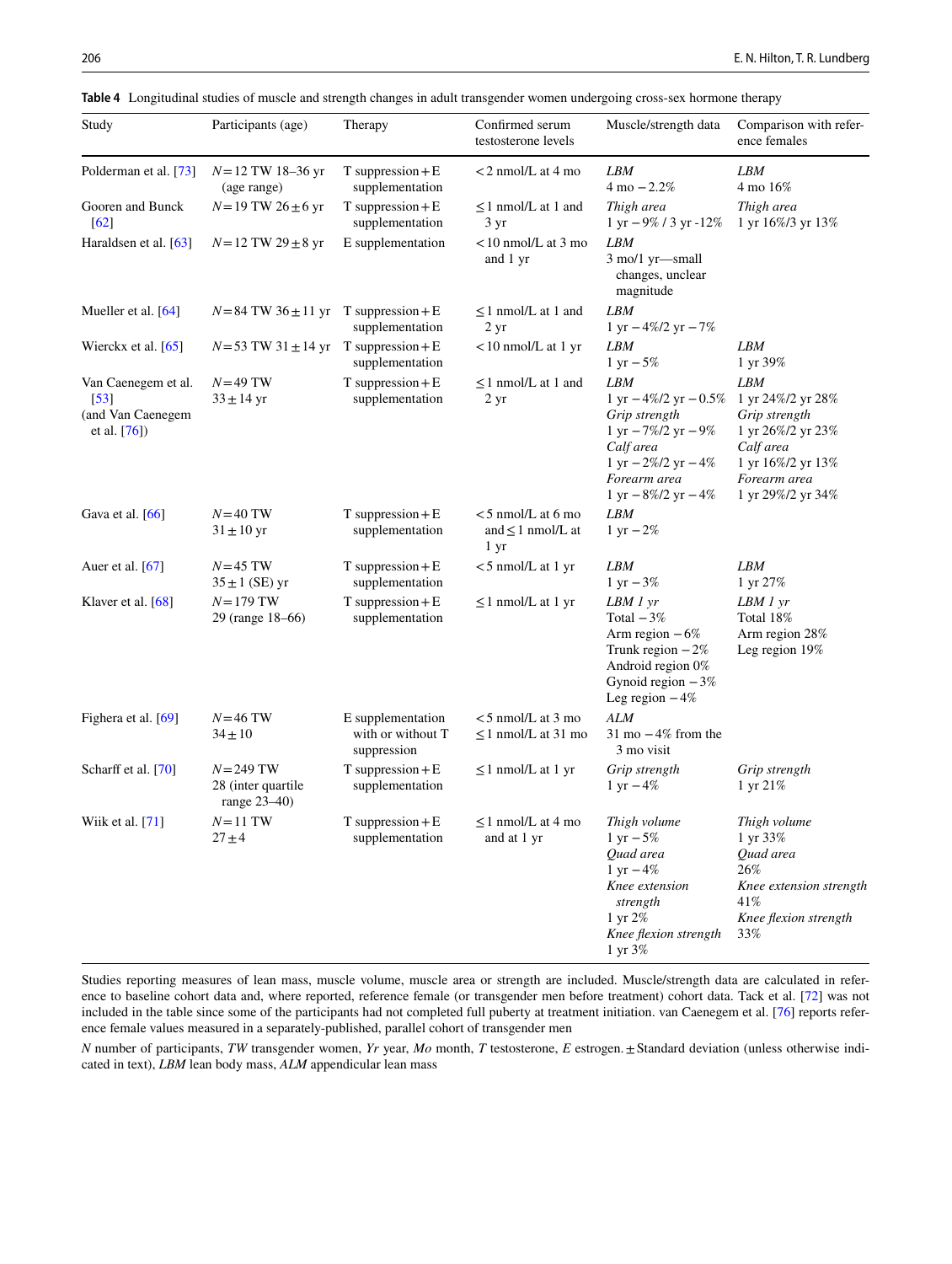study has reported muscle loss exceeding the −12% found by Gooren and Bunck after 3 years of therapy. Notably, studies have found very consistent changes in lean body mass (using dual-energy X-ray absorptiometry) after 12 months of treatment, where the change has always been between −3 and −5% on average, with slightly greater reductions in the arm compared with the leg region [\[68](#page-14-36)]. Thus, given the large baseline diferences in muscle mass between males and females (Table [1;](#page-3-0) approximately 40%), the reduction achieved by 12 months of testosterone suppression can reasonably be assessed as small relative to the initial superior mass. We, therefore, conclude that the muscle mass advantage males possess over females, and the performance implications thereof, are not removed by the currently studied durations (4 months, 1, 2 and 3 years) of testosterone suppression in transgender women. In sports where muscle mass is important for performance, inclusion is therefore only possible if a large imbalance in fairness, and potentially safety in some sports, is to be tolerated.

To provide more detailed information on not only gross body composition but also thigh muscle volume and contractile density, Wiik et al. [[71\]](#page-14-39) recently carried out a comprehensive battery of MRI and computed tomography (CT) examinations before and after 12 months of successful testosterone suppression and estrogen supplementation in 11 transgender women. Thigh volume (both anterior and posterior thigh) and quadriceps cross-sectional area decreased −4 and −5%, respectively, after the 12-month period, supporting previous results of modest efects of testosterone suppression on muscle mass (see Table [4](#page-7-0)). The more novel measure of radiological attenuation of the quadriceps muscle, a valid proxy of contractile density [\[74](#page-15-3), [75](#page-15-4)], showed no signifcant change in transgender women after 12 months of treatment, whereas the parallel group of transgender men demonstrated a  $+6\%$  increase in contractile density with testosterone supplementation.

As indicated earlier (e.g. Table [1](#page-3-0)), the diference in muscle strength between males and females is often more pronounced than the diference in muscle mass. Unfortunately, few studies have examined the effects of testosterone suppression on muscle strength or other proxies of performance in transgender individuals. The frst such study was published online approximately 1 year prior to the release of the current IOC policy. In this study, as well as reporting changes in muscle size, van Caenegem et al. [[53\]](#page-14-21) reported that hand-grip strength was reduced from baseline measurements by  $-7\%$  and  $-9\%$  after 12 and 24 months, respectively, of cross-hormone treatment in transgender women. Comparison with data in a separately-published, parallel cohort of transgender men [\[76\]](#page-15-2) demonstrated a retained hand-grip strength advantage after 2 years of 23% over female baseline measurements (a calculated average of baseline data obtained from control females and transgender men).

In a recent multicenter study [[70](#page-14-38)], examination of 249 transgender women revealed a decrease of  $-4\%$  in grip strength after 12 months of cross-hormone treatment, with no variation between diferent testosterone level, age or BMI tertiles (all transgender women studied were within female reference ranges for testosterone). Despite this modest reduction in strength, transgender women retained a 17% grip strength advantage over transgender men measured at baseline. The authors noted that handgrip strength in transgender women was in approximately the 25th percentile for males but was over the 90th percentile for females, both before and after hormone treatment. This emphasizes that the strength advantage for males over females is inherently large. In another study exploring handgrip strength, albeit in late puberty adolescents, Tack et al. noted no change in grip strength after hormonal treatment (average duration 11 months) of 21 transgender girls [[72](#page-15-1)].

Although grip strength provides an excellent proxy measurement for general strength in a broad population, specifc assessment within diferent muscle groups is more valuable in a sports-specifc framework. Wiik et al., [\[71](#page-14-39)] having determined that thigh muscle mass reduces only modestly, and that no signifcant changes in contractile density occur with 12 months of testosterone suppression, provided, for the frst time, data for isokinetic strength measurements of both knee extension and knee fexion. They reported that muscle strength after 12 months of testosterone suppression was comparable to baseline strength. As a result, transgender women remained about 50% stronger than both the group of transgender men at baseline and a reference group of females. The authors suggested that small neural learning efects during repeated testing may explain the apparent lack of small reductions in strength that had been measured in other studies [\[71](#page-14-39)].

These longitudinal data comprise a clear pattern of very modest to negligible changes in muscle mass and strength in transgender women suppressing testosterone for at least 12 months. Muscle mass and strength are key physical parameters that constitute a signifcant, if not majority, portion of the male performance advantage, most notably in those sports where upper body strength, overall strength, and muscle mass are crucial determinants of performance. Thus, our analysis strongly suggests that the reduction in testosterone levels required by many sports federation transgender policies is insufficient to remove or reduce the male advantage, in terms of muscle mass and strength, by any meaningful degree. The relatively consistent fnding of a minor (approximately  $-5\%$ ) muscle loss after the first year of treatment is also in line with studies on androgen-deprivation therapy in males with prostate cancer, where the annual loss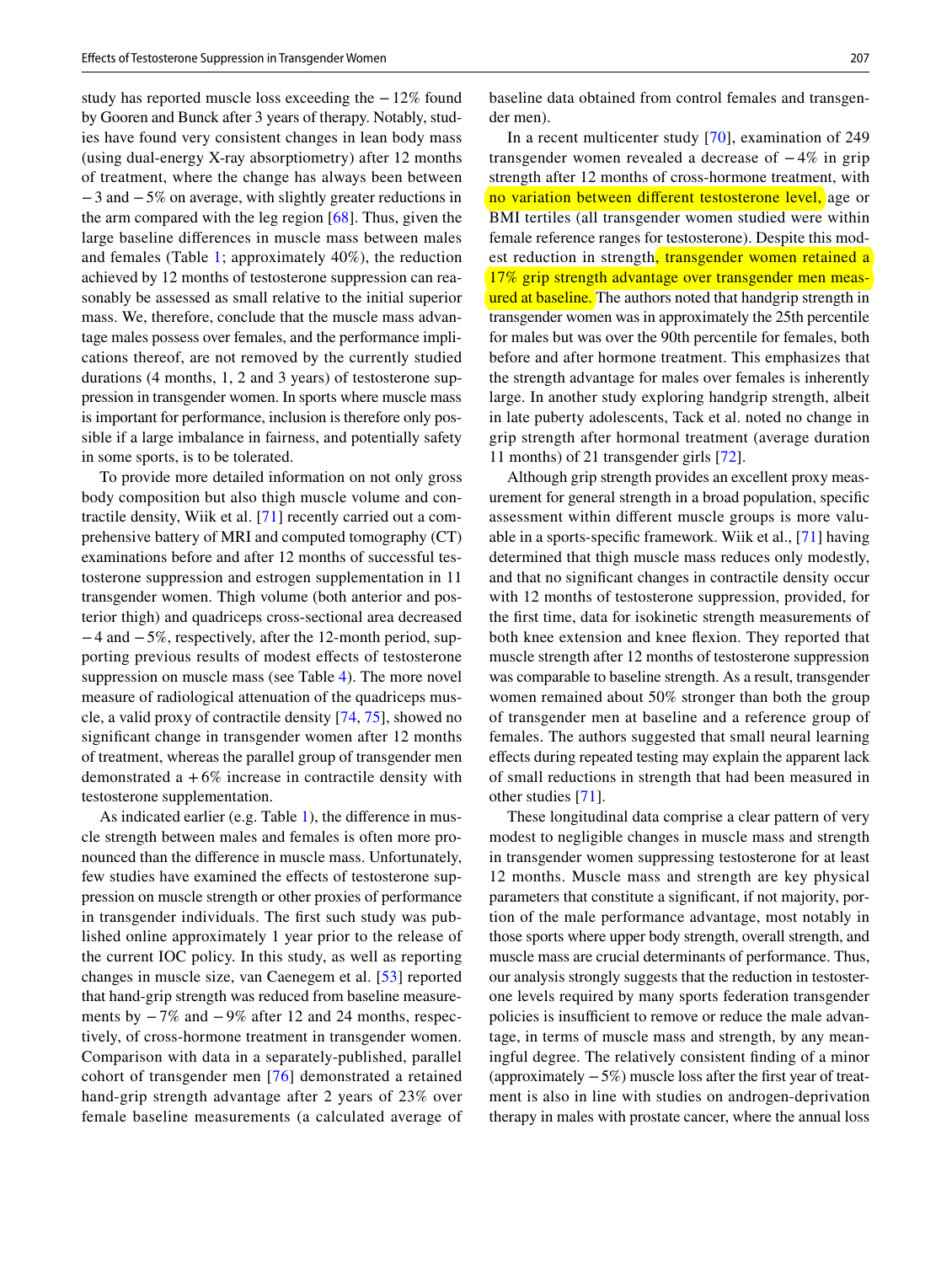of lean body mass has been reported to range between −2 and  $-4\%$  [[77\]](#page-15-5).

Although less powerful than longitudinal studies, we identified one major cross-sectional study that measured muscle mass and strength in transgender women. In this study, 23 transgender women and 46 healthy ageand height-matched control males were compared [[78](#page-15-6)]. The transgender women were recruited at least 3 years after sex reassignment surgery, and the mean duration of cross-hormone treatment was 8 years. The results showed that transgender women had 17% less lean mass and 25% lower peak quadriceps muscle strength than the control males [\[78](#page-15-6)]. This cross-sectional comparison suggests that prolonged testosterone suppression, well beyond the time period mandated by sports federations substantially reduces muscle mass and strength in transgender women. However, the typical gap in lean mass and strength between males and females at baseline (Table [1\)](#page-3-0) exceeds the reductions reported in this study [[78\]](#page-15-6). The final average lean body mass of the transgender women was 51.2 kg, which puts them in the 90th percentile for women [\[79](#page-15-7)]. Similarly, the fnal grip strength was 41 kg, 25% higher than the female reference value [\[80](#page-15-8)]. Collectively, this implies a retained physical advantage even after 8 years of testosterone suppression. Furthermore, given that cohorts of transgender women often have slightly lower baseline measurements of muscle and strength than control males [[53\]](#page-14-21), and baseline measurements were unavailable for the transgender women of this cohort, the above calculations using control males reference values may be an overestimate of actual loss of muscle mass and strength, emphasizing both the need for caution when analyzing cross-sectional data in the absence of baseline assessment and the superior power of longitudinal studies quantifying within-subject changes.

# **4.3 Endurance Performance and Cardiovascular Parameters**

No controlled longitudinal study has explored the efects of testosterone suppression on endurance-based performance. Sex diferences in endurance performance are generally smaller than for events relying more on muscle mass and explosive strength. Using an age grading model designed to normalize times for masters/veteran categories, Harper [\[81\]](#page-15-9) analyzed self-selected and self-reported race times for eight transgender women runners of various age categories who had, over an average 7 year period (range 1–29 years), competed in sub-elite middle and long distance races within both the male and female categories. The age-graded scores for these eight runners were the same in both categories, suggesting that cross-hormone treatment reduced running performance by approximately the size of the typical male advantage. However, factors afecting performances in the interim, including training and injury, were uncontrolled for periods of years to decades and there were uncertainties regarding which race times were self-reported vs. which race times were actually reported and verifed, and factors such as standardization of race course and weather conditions were unaccounted for. Furthermore, one runner improved substantially post-transition, which was attributed to improved training [\[81\]](#page-15-9). This demonstrates that performance decrease after transition is not inevitable if training practices are improved. Unfortunately, no study to date has followed up these preliminary self-reports in a more controlled setting, so it is impossible to make any frm conclusions from this data set alone.

Circulating hemoglobin levels are androgen-dependent [\[82](#page-15-10)] and typically reported as 12% higher in males compared with females [\[4](#page-13-3)]. Hemoglobin levels appear to decrease by 11–14% with cross-hormone therapy in transgender women [[62](#page-14-30), [71](#page-14-39)], and indeed comparably sized reductions have been reported in athletes with DSDs where those athletes are sensitive to and been required to reduce testosterone [[47,](#page-14-15) [83](#page-15-11)]. Oxygen-carrying capacity in transgender women is most likely reduced with testosterone suppression, with a concomitant performance penalty estimated at 2–5% for the female athletic population [[83\]](#page-15-11). Furthermore, there is a robust relationship between hemoglobin mass and  $VO<sub>2max</sub>$ [[84,](#page-15-12) [85\]](#page-15-13) and reduction in hemoglobin is generally associated with reduced aerobic capacity [[86,](#page-15-14) [87\]](#page-15-15). However, hemoglobin mass is not the only parameter contributing to  $VO_{2\text{max}}$ , where central factors such as total blood volume, heart size and contractility, and peripheral factors such as capillary supply and mitochondrial content also plays a role in the fnal oxygen uptake [\[88](#page-15-16)]. Thus, while a reduction in hemoglobin is strongly predicted to impact aerobic capacity and reduce endurance performance in transgender women, it is unlikely to completely close the baseline gap in aerobic capacity between males and females.

The typical increase in body fat noted in transgender women [[89](#page-15-17), [90](#page-15-18)] may also be a disadvantage for sporting activities (e.g. running) where body weight (or fat distribution) presents a marginal disadvantage. Whether this body composition change negatively afects performance results in transgender women endurance athletes remains unknown. It is unclear to what extent the expected increase in body fat could be offset by nutritional and exercise countermeasures, as individual variation is likely to be present. For example, in the Wiik et al. study [\[71\]](#page-14-39), 3 out of the 11 transgender women were completely resistant to the marked increase in total adipose tissue noted at the group level. This inter-individual response to treatment represents yet another challenge for sports governing bodies who most likely, given the many obstacles with case-by-case assessments, will form policies based on average efect sizes.

Altogether, the effects of testosterone suppression on performance markers for endurance athletes remain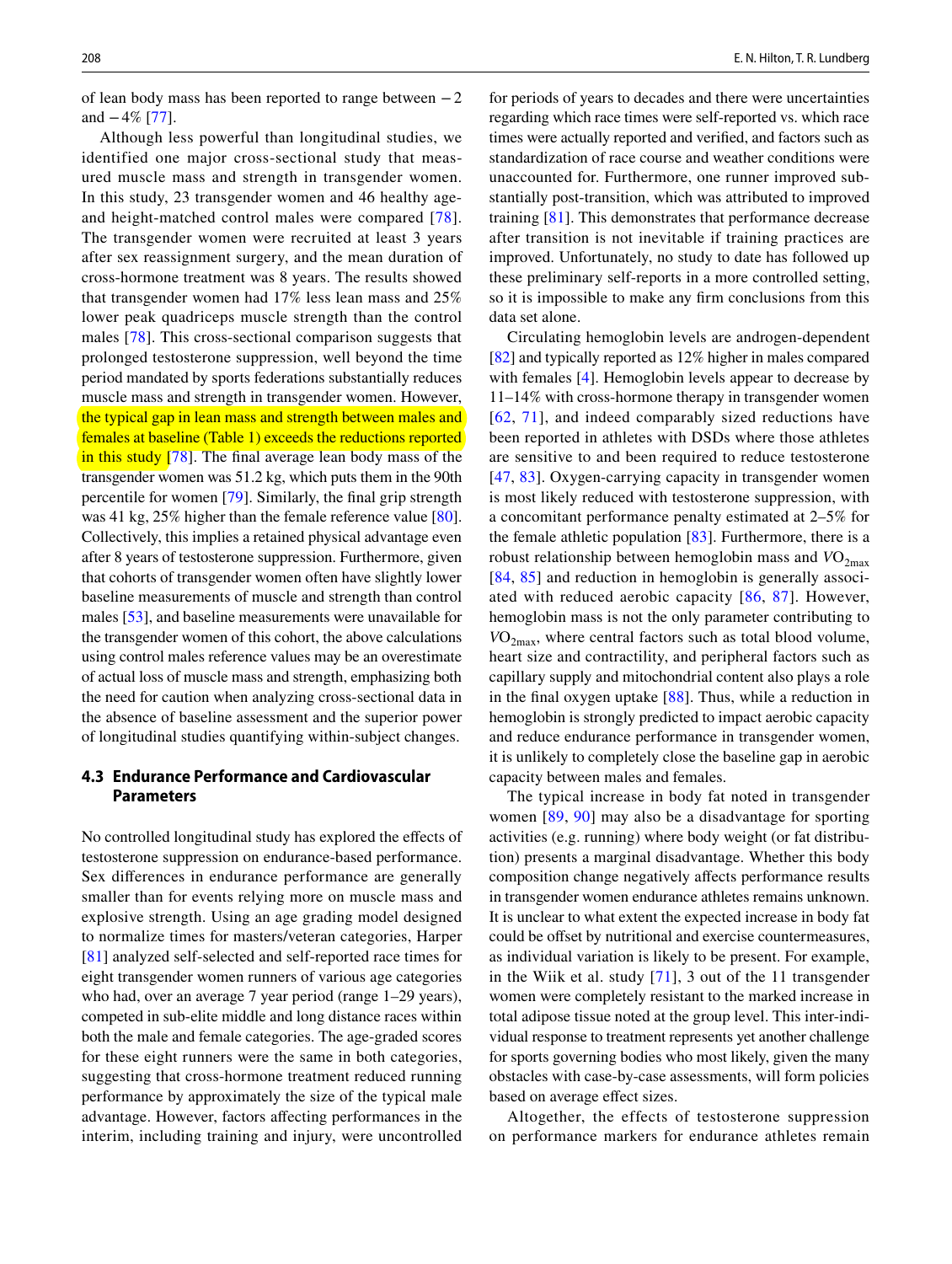insufficiently explored. While the negative effect on hemoglobin concentration is well documented, the efects on *V*O2max, left ventricular size, stroke volume, blood volume, cardiac output lactate threshold, and exercise economy, all of which are important determinants of endurance performance, remain unknown. However, given the plausible disadvantages with testosterone suppression mentioned in this section, together with the more marginal male advantage in endurance-based sports, the balance between inclusion and fairness is likely closer to equilibrium in weight-bearing endurance-based sports compared with strength-based sports where the male advantage is still substantial.

# **5 Discussion**

The data presented here demonstrate that superior anthropometric, muscle mass and strength parameters achieved by males at puberty, and underpinning a considerable portion of the male performance advantage over females, are no removed by the current regimen of testosterone suppression permitting participation of transgender women in female sports categories. Rather, it appears that the male performance advantage remains substantial. Currently, there is no consensus on an acceptable degree of residual advantage held by transgender women that would be tolerable in the female category of sport. There is signifcant dispute over this issue, especially since the physiological determinants of performance vary across diferent sporting disciplines. However, given the IOC position that fair competition is the overriding sporting objective  $[14]$  $[14]$ , any residual advantage carried by transgender women raises obvious concerns about fair and safe competition in the numerous sports where muscle mass, strength and power are key performance determinants.

## **5.1 Perspectives on Athletic Status of Transgender Women**

Whilst available evidence is strong and convincing that strength, skeletal- and muscle-mass derived advantages will largely remain after cross-hormone therapy in transgender women, it is acknowledged that the fndings presented here are from healthy adults with regular or even low physical activity levels [[91](#page-15-19)], and not highly trained athletes. Thus, further research is required in athletic transgender populations.

However, despite the current absence of empirical evidence in athletic transgender women, it is possible to evaluate potential outcomes in athletic transgender women compared with untrained cohorts. The first possibility is that athletic transgender women will experience similar reductions (approximately  $-5\%$ ) in muscle mass and strength as untrained transgender women, and will thus retain signifcant advantages over a comparison group of females. As a result of higher baseline characteristics in these variables, the retained advantage may indeed be even larger. A second possibility is that by virtue of greater muscle mass and strength at baseline, pre-trained transgender women will experience larger relative decreases in muscle mass and strength if they converge with untrained transgender women, particularly if training is halted during transition. Finally, training before and during the period of testosterone suppression may attenuate the anticipated reductions, such that relative decreases in muscle mass and strength will be smaller or non-existent in transgender women who undergo training, compared to untrained (and non-training) controls.

It is well established that resistance training counteracts substantial muscle loss during atrophy conditions that are far more severe than testosterone suppression. For example, resistance exercise every third day during 90-days bed rest was sufficient to completely offset the 20% reduction in knee extensor muscle size noted in the resting control subjects [[92](#page-15-20)]. More relevant to the question of transgender women, however, is to examine training effects in studies where testosterone has been suppressed in biological males. Kvorning et al. investigated, in a randomized placebo-controlled trial, how suppression of endogenous testosterone for 12 weeks infuenced muscle hypertrophy and strength gains during a training program (3 days/week) that took place during the last 8 weeks of the 3-month suppression period [[93\]](#page-15-21). Despite testosterone suppression to female levels of 2 nmol/L, there was a significant  $+4\%$  increase in leg lean mass and  $a + 2\%$  increase in total lean body mass, and a measurable though insignifcant increase in isometric knee extension strength. Moreover, in select exercises used during the training program, 10RM leg press and bench press increased  $+32\%$  and  $+17\%$ , respectively. While some of the training adaptations were lower than in the placebo group, this study demonstrates that training during a period of testosterone suppression not only counteracts muscle loss, but can actually increase muscle mass and strength.

Males with prostate cancer undergoing androgen deprivation therapy provide a second avenue to examine training efects during testosterone suppression. Testosterone levels are typically reduced to castrate levels, and the loss of lean mass has typically ranged between −2 and −4% per year [\[77](#page-15-5)], consistent with the fndings described previously in transgender women. A recent meta-analysis concluded that exercise interventions including resistance exercise were generally effective for maintaining muscle mass and increasing muscle strength in prostate cancer patients undergoing androgen deprivation therapy [\[94](#page-15-22)]. It is important to emphasize that the efficacy of the different training programs may vary. For example, a 12-week training study of prostate cancer patients undergoing androgen deprivation therapy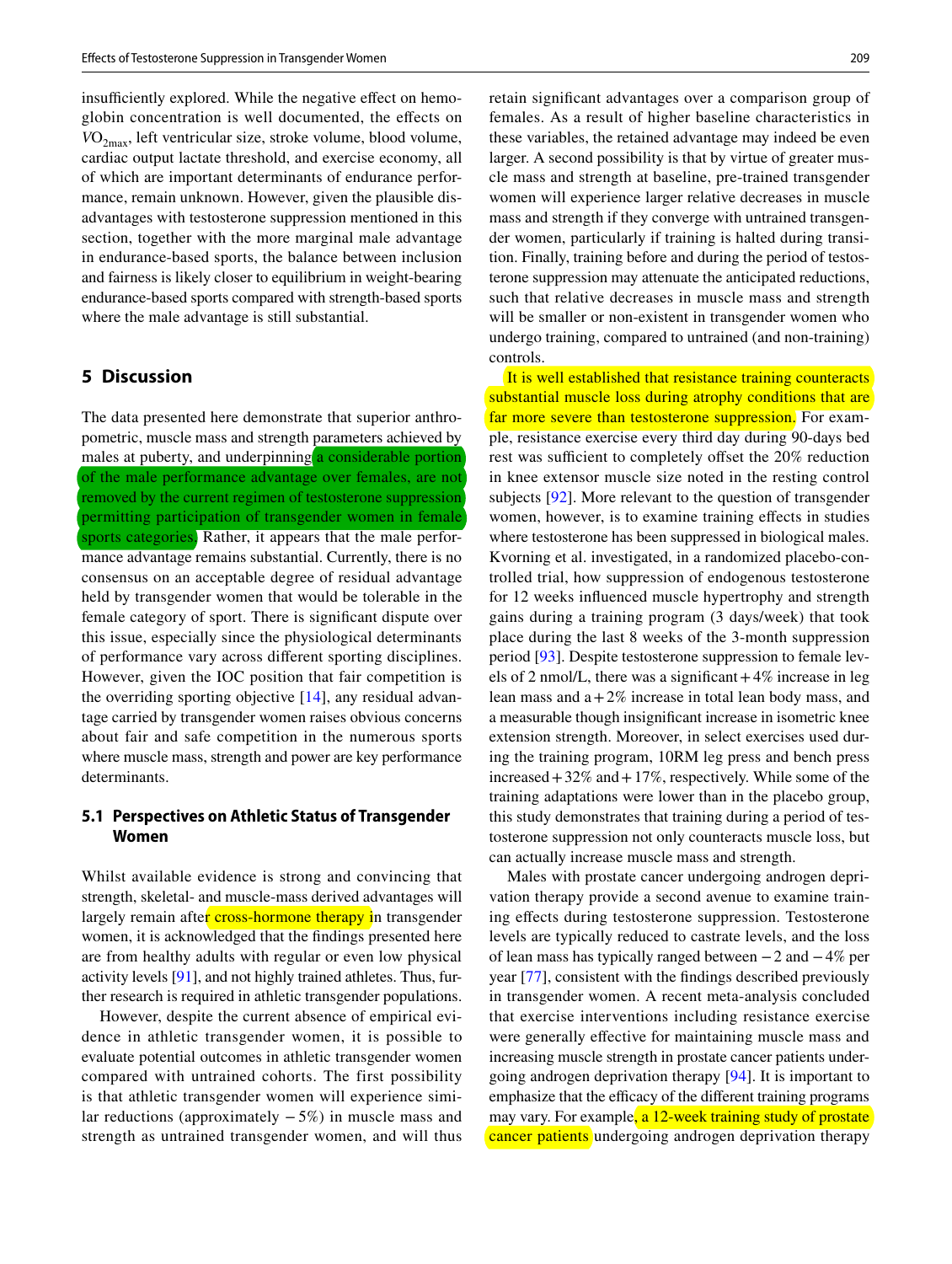included drop-sets to combine heavy loads and high volume while eliciting near-maximal efforts in each set  $[95]$  $[95]$  $[95]$ . This strategy resulted in signifcantly increased lean body mass  $(+3\%)$ , thigh muscle volume  $(+6\%)$ , knee extensor 1RM strength  $(+28%)$  and leg press muscle endurance  $(+110%).$ 

In addition to the described efects of training during testosterone suppression, the efect of training prior to testosterone suppression may also contribute to the attenuation of any muscle mass and strength losses, via a molecular mechanism referred to as 'muscle memory' [[96](#page-15-24)]. Specifcally, it has been suggested that myonuclei acquired by skeletal muscle cells during training are maintained during subsequent atrophy conditions [\[97](#page-15-25)]. Even though this model of muscle memory has been challenged recently [[98](#page-15-26)], it may facilitate an improved training response upon retraining [\[99](#page-15-27)]. Mechanistically, the negative effects of testosterone suppression on muscle mass are likely related to reduced levels of resting protein synthesis [\[100\]](#page-15-28), which, together with protein breakdown, determines the net protein balance of skeletal muscle. However, testosterone may not be required to elicit a robust muscle protein synthesis response to resistance exercise [\[100](#page-15-28)]. Indeed, relative increases in muscle mass in men and women from resistance training are comparable, despite marked diferences in testosterone levels [[101\]](#page-15-29), and the acute rise in testosterone apparent during resistance exercise does not predict muscle hypertrophy nor strength gains [[102](#page-15-30)]. This suggests that even though testosterone is important for muscle mass, especially during puberty, the maintenance of muscle mass through resistance training is not crucially dependent on circulating testosterone levels.

Thus, in well-controlled studies in biological males who train while undergoing testosterone reduction, training is protective of, and may even enhance, muscle mass and strength attributes. Considering transgender women athletes who train during testosterone suppression, it is plausible to conclude that any losses will be similar to or even smaller in magnitude than documented in the longitudinal studies described in this review. Furthermore, pre-trained transgender women are likely to have greater muscle mass at baseline than untrained transgender women; it is possible that even with the same, rather than smaller, relative decreases in muscle mass and strength, the magnitude of retained advantage will be greater. In contrast, if pre-trained transgender women undergo testosterone suppression while refraining from intense training, it appears likely that muscle mass and strength will be lost at either the same or greater rate than untrained individuals, although there is no rationale to expect a weaker endpoint state. The degree of change in athletic transgender women is infuenced by the athlete's baseline resistance-training status, the efficacy of the implemented program and other factors such as genetic make-up and nutritional habits, but we argue that it is implausible that athletic transgender women would achieve fnal muscle mass and strength metrics that are on par with reference females at comparable athletic level.

#### **5.2 The Focus on Muscle Mass and Strength**

We acknowledge that changes in muscle mass are not always correlated in magnitude to changes in strength measurements because muscle mass (or total mass) is not the only contributor to strength [\[103](#page-15-31)]. Indeed, the importance of the nervous system, e.g. muscle agonist activation (recruitment and fring frequency) and antagonist co-activation, for muscle strength must be acknowledged [[104\]](#page-15-32). In addition, factors such as fber types, biomechanical levers, pennation angle, fascicle length and tendon/extracellular matrix composition may all infuence the ability to develop muscular force [[105](#page-15-33)]. While there is currently limited to no information on how these factors are infuenced by testosterone suppression, the impact seems to be minute, given the modest changes noted in muscle strength during cross-hormone treatment.

It is possible that estrogen replacement may affect the sensitivity of muscle to anabolic signaling and have a pro-tective effect on muscle mass [\[106](#page-15-34)] explaining, in part, the modest change in muscle mass with testosterone suppression and accompanying cross-hormone treatment. Indeed, this is supported by research conducted on estrogen replacement therapy in other targeted populations [[107,](#page-15-35) [108](#page-15-36)] and in several diferent animal models, including mice after gonadectomy [\[109\]](#page-15-37) and ovariectomy [\[110\]](#page-15-38).

In terms of other performance proxies relevant to sports performance, there is no research evaluating the efects of transgender hormone treatment on factors such as agility, jumping or sprint performance, competition strength performance (e.g. bench press), or discipline-specifc performance. Other factors that may impact sports performance, known to be afected by testosterone and some of them measurably diferent between males and females, include visuospatial abilities, aggressiveness, coordination and fexibility.

# **5.3 Testosterone‑Based Criteria for Inclusion of Transgender Women in Female Sports**

The appropriate testosterone limit for participation of transgender women in the female category has been a matter of debate recently, where sports federations such as World Athletics recently lowered the eligibility criterion of free circulating testosterone (measured by means of liquid chromatography coupled with mass spectrometry) to  $<$  5 nmol/L. This was based, at least in part, on a thorough review by Handelsman et al. [[4](#page-13-3)], where the authors concluded that, given the nonoverlapping distribution of circulating testosterone between males and females, and making an allowance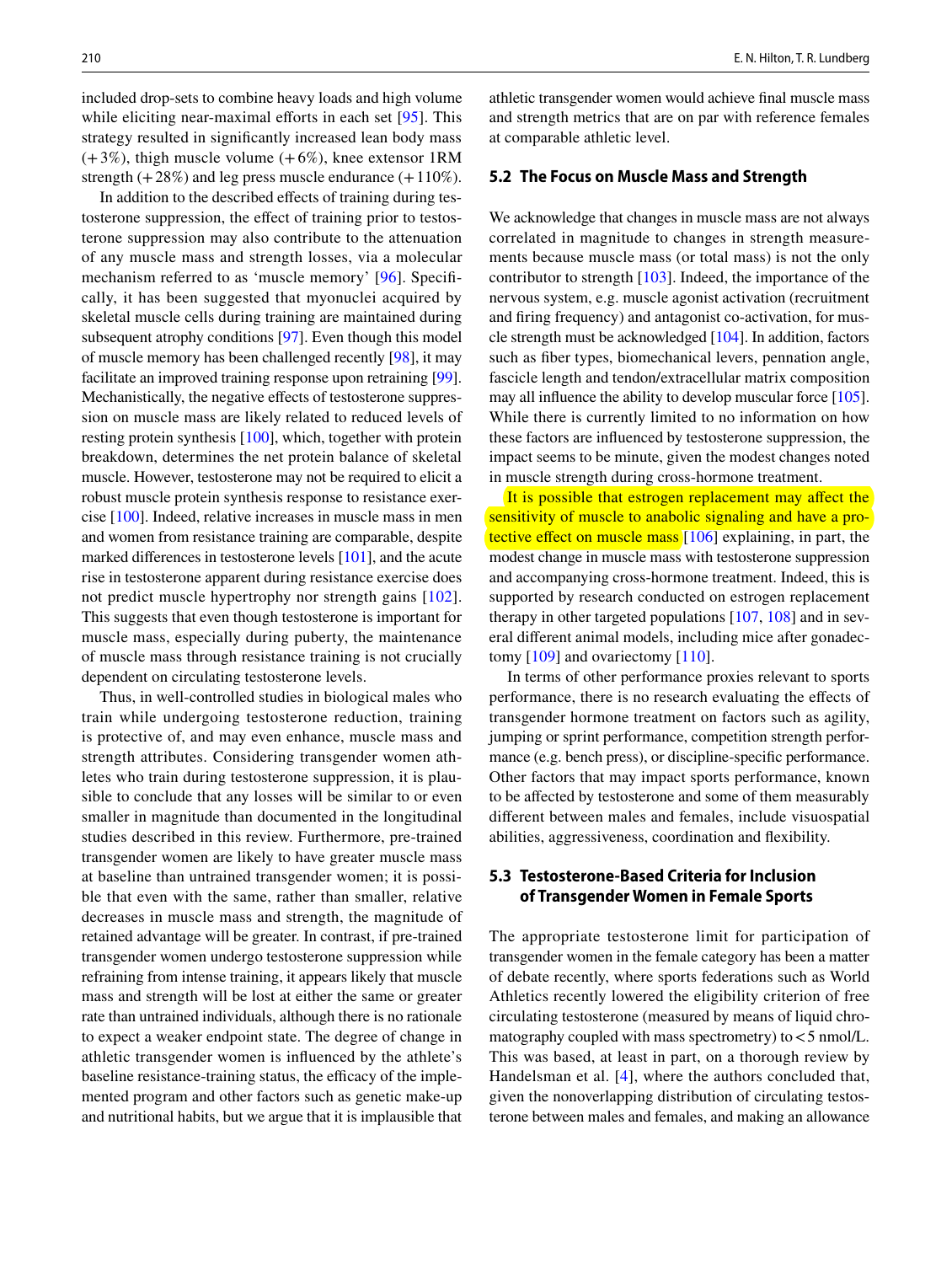for females with mild hyperandrogenism (e.g. with polycystic ovary syndrome), the appropriate testosterone limit should be 5 rather than 10 nmol/L.

From the longitudinal muscle mass/strength studies summarised here, however, it is apparent that most therapeutic interventions result in almost complete suppression of testosterone levels, certainly well below 5 nmol/L (Table [4](#page-7-0)). Thus, with regard to transgender women athletes, we question whether current circulating testosterone level cut-of can be a meaningful decisive factor, when in fact not even suppression down to around 1 nmol/L removes the anthropometric and muscle mass/strength advantage in any significant way.

In terms of duration of testosterone suppression, it may be argued that although 12 months of treatment is not sufficient to remove the male advantage, perhaps extending the time frame of suppression would generate greater parity with female metrics. However, based on the studies reviewed here, evidence is lacking that this would diminish the male advantage to a **tolerable degree**. On the contrary, it appears that the net loss of lean mass and grip strength is not substantially decreased at year 2 or 3 of cross-hormone treatment (Table [4](#page-7-0)), nor evident in cohorts after an average 8 years after transition. This indicates that a plateau or a new steady state is reached within the frst or second year of treatment, a phenomenon also noted in transgender men, where the increase in muscle mass seems to stabilise between the first and the second year of testosterone treatment [[111\]](#page-15-39).

# **6 Conclusions**

We have shown that under testosterone suppression regimes typically used in clinical settings, and which comfortably exceed the requirements of sports federations for inclusion of transgender women in female sports categories by reducing testosterone levels to well below the upper tolerated limit, evidence for loss of the male performance advantage, established by testosterone at puberty and translating in elite athletes to a 10–50% performance advantage, is lacking. Rather, the data show that strength, lean body mass, muscle size and bone density are only trivially afected. The reductions observed in muscle mass, size, and strength are very small compared to the baseline diferences between males and females in these variables, and thus, there are major performance and safety implications in sports where these attributes are competitively signifcant. These data signifcantly undermine the delivery of fairness and safety presumed by the criteria set out in transgender inclusion policies, particularly given the stated prioritization of fairness as an overriding objective (for the IOC). If those policies are intended to preserve fairness,

inclusion and the safety of biologically female athletes, sporting organizations may need to reassess their policies regarding inclusion of transgender women.

From a medical-ethical point of view, it may be questioned as to whether a requirement to lower testosterone below a certain level to ensure sporting participation can be justified at all. If the advantage persists to a large degree, as evidence suggests, then a stated objective of targeting a certain testosterone level to be eligible will not achieve its objective and may drive medical practice that an individual may not want or require, without achieving its intended beneft.

The research conducted so far has studied untrained transgender women. Thus, while this research is important to understand the isolated effects of testosterone suppression, it is still uncertain how transgender women athletes, perhaps undergoing advanced training regimens to counteract the muscle loss during the therapy, would respond. It is also important to recognize that performance in most sports may be infuenced by factors outside muscle mass and strength, and the balance between inclusion, safety and fairness therefore difers between sports. While there is certainly a need for more focused research on this topic, including more comprehensive performance tests in transgender women athletes and studies on training capacity of transgender women undergoing hormone therapy, it is still important to recognize that the biological factors underpinning athletic performance are unequivocally established. It is, therefore, possible to make strong inferences and discuss potential performance implications despite the lack of direct sport-specifc studies in athletes. Finally, since athlete safety could arguably be described as the immediate priority above considerations of fairness and inclusion, proper risk assessment should be conducted within respective sports that continue to include transgender women in the female category.

If transgender women are restricted within or excluded from the female category of sport, the important question is whether or not this exclusion (or conditional exclusion) is necessary and proportionate to the goal of ensuring fair, safe and meaningful competition. Regardless of what the future will bring in terms of revised transgender policies, it is clear that diferent sports difer vastly in terms of physiological determinants of success, which may create safety considerations and may alter the importance of retained performance advantages. Thus, we argue against universal guidelines for transgender athletes in sport and instead propose that each individual sports federation evaluate their own conditions for inclusivity, fairness and safety.

## **Compliance with Ethical Standards**

**Funding** None. Open access funding provided by Karolinska Institutet.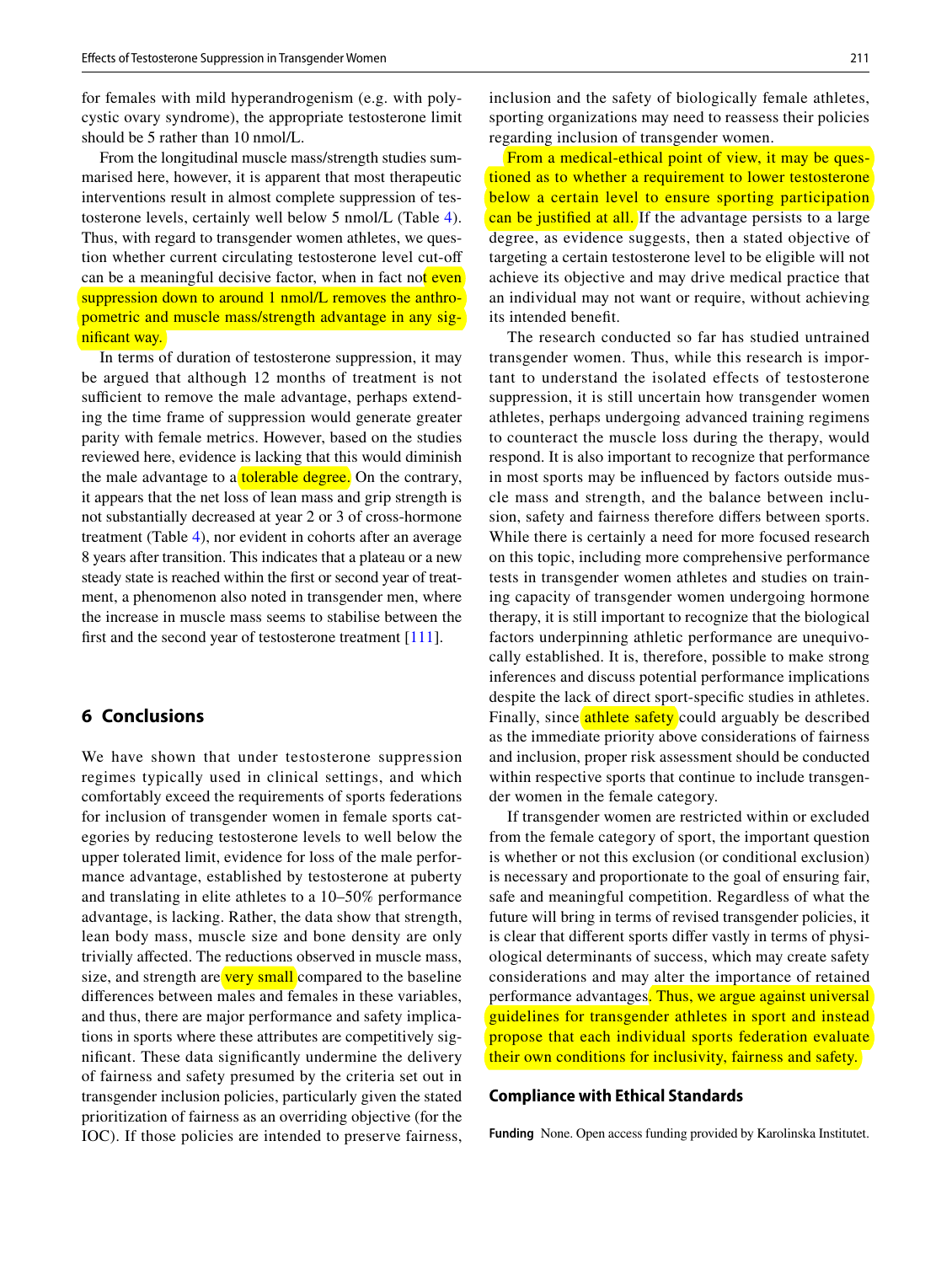**Conflicts of interest** Emma N Hilton and Tommy R Lundberg declare that they have no confict of interest with the content of this review.

**Authorship contributions** Both authors (ENH and TRL) were involved in the conception and design of this paper, and both authors drafted, revised and approved the fnal version of the paper.

**Ethics approval** Not applicable.

**Informed consent** Not applicable.

**Data availability** Available upon request.

**Open Access** This article is licensed under a Creative Commons Attribution 4.0 International License, which permits use, sharing, adaptation, distribution and reproduction in any medium or format, as long as you give appropriate credit to the original author(s) and the source, provide a link to the Creative Commons licence, and indicate if changes were made. The images or other third party material in this article are included in the article's Creative Commons licence, unless indicated otherwise in a credit line to the material. If material is not included in the article's Creative Commons licence and your intended use is not permitted by statutory regulation or exceeds the permitted use, you will need to obtain permission directly from the copyright holder. To view a copy of this licence, visit <http://creativecommons.org/licenses/by/4.0/>.

### **References**

- <span id="page-13-0"></span>1. Suchomel TJ, Nimphius S, Bellon CR, Stone MH. The importance of muscular strength: training considerations. Sport Med. 2018;48:765–85.
- <span id="page-13-1"></span>2. Coyle EF. Integration of the physiological factors determining endurance performance ability. Exerc Sport Sci Rev. 1995;23:25–63.
- <span id="page-13-2"></span>3. Haizlip KM, Harrison BC, Leinwand LA. Sex-based diferences in skeletal muscle kinetics and fber-type composition. Physiology. 2015;30(1):30–9.
- <span id="page-13-3"></span>4. Handelsman DJ, Hirschberg AL, Bermon S. Circulating testosterone as the hormonal basis of sex diferences in athletic performance. Endocr Rev. 2018;39(5):803–29.
- <span id="page-13-4"></span>5. Sandbakk Ø, Solli GS, Holmberg HC. Sex diferences in worldrecord performance: the infuence of sport discipline and competition duration. Int J Sports Physiol Perform. 2018;13(1):2–8.
- <span id="page-13-5"></span>6. Genel M. Transgender athletes: how can they be accommodated? Curr Sports Med Rep. 2017;16(1):12–3.
- <span id="page-13-6"></span>7. Coggon J, Hammond N, Holm S. Transsexuals in sport—fairness and freedom, regulation and law. Sport Ethics Philos. 2008;2(1):4–17.
- 8. Pitsiladis Y, Harper J, Betancurt JO, et al. Beyond fairness. Curr Sports Med Rep. 2016;15:386–8.
- Reeser JC. Gender identity and sport: is the playing field level? Br J Sports Med. 2005;39(10):695–9.
- 10. Transgender Policy in Sport. A review of current policy and commentary of the challenges of policy creation. Curr Sports Med Rep. 2019;18(6):239–47.
- 11. Harper J, Martinez-Patino MJ, Pigozzi F, Pitsiladis Y. Implications of a third gender for elite sports. Curr Sports Med Rep. 2018;17(2):42–4.
- 12. Singh B, Singh K. The hermeneutics of participation of transgender athletes in sports—intensifying third force. Phys Cult Sport Stud Res. 2011;52(1):44–8.
- <span id="page-13-7"></span>13. Bianchi A. Transgender women in sport. J Philos Sport. 2017;44:229–42.
- <span id="page-13-8"></span>14. Harper J, Hirschberg AL, Jose M, et al. IOC consensus meeting on sex reassignment and hyperandrogenism. 2015. [https://](https://stillmed.olympic.org/Documents/Commissions_PDFfiles/Medical_commission/2015-11_ioc_consensus_meeting_on_sex_reassignment_and_hyperandrogenism-en.pdf) [stillmed.olympic.org/Documents/Commissions\\_PDFfles/Medic](https://stillmed.olympic.org/Documents/Commissions_PDFfiles/Medical_commission/2015-11_ioc_consensus_meeting_on_sex_reassignment_and_hyperandrogenism-en.pdf) [al\\_commission/2015-11\\_ioc\\_consensus\\_meeting\\_on\\_sex\\_reass](https://stillmed.olympic.org/Documents/Commissions_PDFfiles/Medical_commission/2015-11_ioc_consensus_meeting_on_sex_reassignment_and_hyperandrogenism-en.pdf) [ignment\\_and\\_hyperandrogenism-en.pdf.](https://stillmed.olympic.org/Documents/Commissions_PDFfiles/Medical_commission/2015-11_ioc_consensus_meeting_on_sex_reassignment_and_hyperandrogenism-en.pdf) Accessed 28 Nov 2020
- <span id="page-13-9"></span>15. Carré GA, Greenfeld A. The gonadal supporting cell lineage and mammalian sex determination: the diferentiation of sertoli and granulosa cells. In: Piprek R, editor. Molecular mechanisms of cell diferentiation in gonad development. Results and problems in cell diferentiation, vol 58. Cham: Springer; 2016. p. 47–66.
- <span id="page-13-10"></span>16. Sobel V, Zhu YS, Imperato-McGinley J. Fetal hormones and sexual differentiation. Obstet Gynecol Clin N Am. 2004;31(4):837–xi.
- <span id="page-13-11"></span>17. Hughes IA. Disorders of sex development: a new defnition and classification. Best Pract Res Clin Endocrinol Metab. 2008;22(1):119–34.
- <span id="page-13-12"></span>18. Tønnessen E, Svendsen IS, Olsen IC, et al. Performance development in adolescent track and feld athletes according to age, sex and sport discipline. PLoS ONE. 2015;10(6):e0129014.
- <span id="page-13-13"></span>19. Gershoni M, Pietrokovski S. The landscape of sex-diferential transcriptome and its consequent selection in human adults. BMC Biol. 2017;15(1):7.
- <span id="page-13-14"></span>20. Lanciotti L, Cofni M, Leonardi A, Penta L, Esposito S. Up-todate review about minipuberty and overview on hypothalamicpituitary-gonadal axis activation in fetal and neonatal life. Front Endocrinol. 2018;23(9):410.
- <span id="page-13-15"></span>21. Becker M, Hesse V. Minipuberty: why does it happen? Horm Res Paediatr. 2020;93(2):76–84.
- <span id="page-13-16"></span>22. Catley MJ, Tomkinson GR. Normative health-related ftness values for children: analysis of 85347 test results on 9–17-year-old Australians since 1985. Br J Sports Med. 2013;47(2):98–108.
- <span id="page-13-17"></span>23. Tambalis KD, Panagiotakos DB, Psarra G, et al. Physical ftness normative values for 6–18-year-old Greek boys and girls, using the empirical distribution and the lambda, mu, and sigma statistical method. Eur J Sport Sci. 2016;16(6):736–46.
- <span id="page-13-18"></span>24. Eiberg S, Hasselstrom H, Grønfeldt V, et al. Maximum oxygen uptake and objectively measured physical activity in Danish children 6–7 years of age: the Copenhagen school child intervention study. Br J Sports Med. 2005;39(10):725–30.
- <span id="page-13-19"></span>25. Bae YJ, Zeidler R, Baber R, et al. Reference intervals of nine steroid hormones over the life-span analyzed by LC-MS/MS: Efect of age, gender, puberty, and oral contraceptives. J Steroid Biochem Mol Biol. 2019;193:105409.
- <span id="page-13-20"></span>26. Thibault V, Guillaume M, Berthelot G, et al. Women and men in sport performance: the gender gap has not evolved since 1983. J Sport Sci Med. 2010;9(2):214–23.
- <span id="page-13-21"></span>27. Millard-Staford M, Swanson AE, Wittbrodt MT. Nature versus nurture: have performance gaps between men and women reached an asymptote? Int J Sports Physiol Perform. 2018;13(4):530–5.
- <span id="page-13-22"></span>28. Lee DH, Keum N, Hu FB, et al. Development and validation of anthropometric prediction equations for lean body mass, fat mass and percent fat in adults using the National Health and Nutrition Examination Survey (NHANES) 1999–2006. Br J Nutr. 2017;118(10):858–66.
- <span id="page-13-23"></span>29. Janssen I, Heymsfeld SB, Wang ZM, Ross R. Skeletal muscle mass and distribution in 468 men and women aged 18–88 yr. J Appl Physiol. 2000;89:81–8.
- <span id="page-13-24"></span>30. Bohannon RW, Wang YC, Yen SC, Grogan KA. Handgrip strength: a comparison of values obtained from the NHANES and NIH Toolbox studies. Am J Occup Ther. 2019;73(2):1–9.
- <span id="page-13-25"></span>31. Neder JA, Nery LE, Shinzato GT, et al. Reference values for concentric knee isokinetic strength and power in nonathletic men and women from 20 to 80 years old. J Orthop Sports Phys Ther. 1999;29:116–26.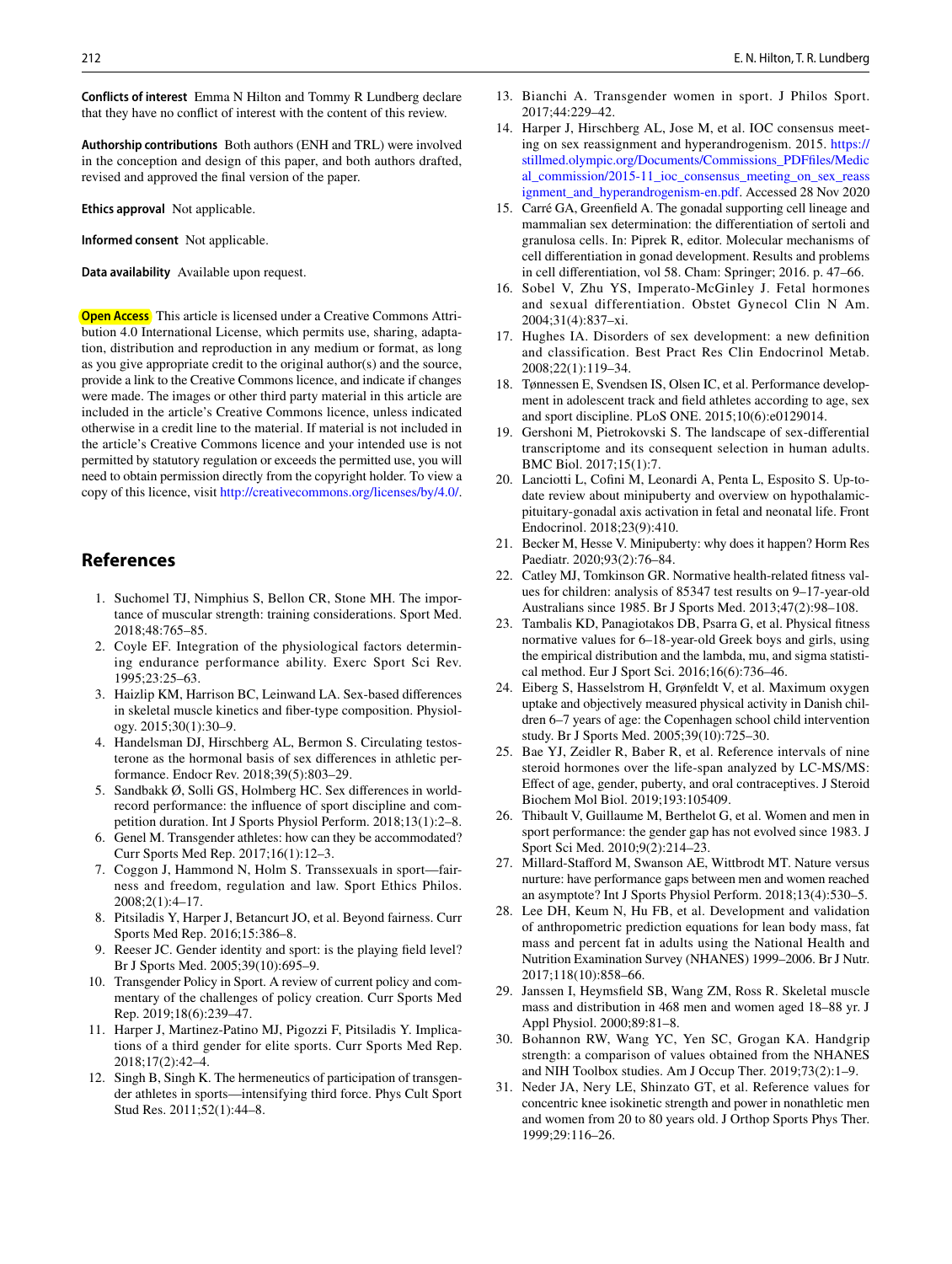- <span id="page-14-4"></span><span id="page-14-3"></span>33. Brinckmann P, Hoefert H, Jongen HT. Sex diferences in the skeletal geometry of the human pelvis and hip joint. J Biomech. 1981;14(6):427–30.
- <span id="page-14-5"></span>34. Lepley AS, Joseph MF, Daigle NR, et al. Sex diferences in mechanical properties of the Achilles tendon: longitudinal response to repetitive loading exercise. J Strength Cond Res. 2018;32(11):3070–9.
- <span id="page-14-6"></span>35. Pate RR, Kriska A. Physiological basis of the sex diference in cardiorespiratory endurance. Sports Med. 1984;1(2):87–9.
- <span id="page-14-7"></span>36. Astrand PO, Cuddy TE, Saltin B, Stenberg J. Cardiac output during submaximal and maximal work. J Appl Physiol. 1964;19:268–74.
- <span id="page-14-8"></span>37. Best SA, Okada Y, Galbreath MM, et al. Age and sex differences in muscle sympathetic nerve activity in relation to haemodynamics, blood volume and left ventricular size. Exp Physiol. 2014;99(6):839–48.
- <span id="page-14-0"></span>38. Tong E, Murphy WG, Kinsella A, et al. Capillary and venous haemoglobin levels in blood donors: a 42-month study of 36 258 paired samples. Vox Sang. 2010;98(4):547–53.
- <span id="page-14-1"></span>39. Dominelli PB, Molgat-Seon Y, Sheel AW. Sex diferences in the pulmonary system infuence the integrative response to exercise. Exerc Sport Sci Rev. 2019;47(3):142–50.
- <span id="page-14-2"></span>40. Wingate S. Cardiovascular anatomy and physiology in the female. Crit Care Nurs Clin N Am. 1997;9(4):447–52.
- <span id="page-14-9"></span>41. Haugen T, Breitschädel F, Wiig H, Seiler S. Countermovement jump height in national team athletes of various sports: a framework for practitioners and scientists. Int J Sports Physiol Perform. 2020 **(accessed 4 May 2020 from Researchgate)**
- <span id="page-14-10"></span>42. Thomas JR, French KE. Gender differences across age in motor performance a meta-analysis. Psychol Bull. 1985;98(2):260–82.
- <span id="page-14-11"></span>43. Antti M, Komi PV, Korjus T, et al. Body segment contributions to javelin throwing during fnal thrust phases. J Appl Biomech. 1994;10:166–77.
- <span id="page-14-12"></span>44. Lassek WD, Gaulin SJC. Costs and benefts of fat-free muscle mass in men: relationship to mating success, dietary requirements, and native immunity. Evol Hum Behav. 2009;20(5):322–8.
- <span id="page-14-13"></span>45. Stoll T, Huber E, Seifert B, et al. Maximal isometric muscle strength: normative values and gender-specifc relation to age. Clin Rheumatol. 2000;19(2):105–11.
- <span id="page-14-14"></span>46. Coleman DL. Sex in sport. Law Contemp Probl. 2017;80:63–126.
- <span id="page-14-15"></span>47. CAS 2018/O/5794 Mokgadi Caster Semenya v. International Association of Athletics Federation. [https://www.tas-cas.org/](https://www.tas-cas.org/fileadmin/user_upload/CAS_Award_-_redacted_-_Semenya_ASA_IAAF.pdf) [fleadmin/user\\_upload/CAS\\_Award\\_-\\_redacted\\_-\\_Semenya\\_](https://www.tas-cas.org/fileadmin/user_upload/CAS_Award_-_redacted_-_Semenya_ASA_IAAF.pdf) [ASA\\_IAAF.pdf.](https://www.tas-cas.org/fileadmin/user_upload/CAS_Award_-_redacted_-_Semenya_ASA_IAAF.pdf) Accessed 28 Nov 2020
- <span id="page-14-16"></span>48. Sparling PB. A meta-analysis of studies comparing maximal oxygen uptake in men and women. Res Q Exerc Sport. 1980;51(3):542–52.
- <span id="page-14-17"></span>49. Hubal MJ, Gordish-Dressman H, Thompson PD, et al. Muscle size and strength gain after unilateral resistance training. Med Sci Sport Exerc. 2005;37(6):964–72.
- <span id="page-14-18"></span>50. Morris JS, Link J, Martin JC, Carrier DR. Sexual dimorphism in human arm power and force: implications for sexual selection on fghting ability. J Exp Biol. 2020;223(Pt 2):jeb212365.
- <span id="page-14-19"></span>51. Thomas JR, Thomas KT. Development of gender diferences in physical activity. Quest. 1988;40(3):219–29.
- <span id="page-14-20"></span>52. Wiepjes CM, de Jongh RT, de Blok CJM, et al. Bone safety during the first ten years of gender-affirming hormonal treatment in transwomen and transmen. J Bone Miner Res. 2019;34(3):447–54.
- <span id="page-14-21"></span>53. Van Caenegem E, Wierckx K, Taes Y, et al. Preservation of volumetric bone density and geometry in trans women during

cross-sex hormonal therapy: a prospective observational study. Osteoporos Int. 2015a;26(1):35–47.

- <span id="page-14-22"></span>54. Singh-Ospina N, Maraka S, Rodriguez-Gutierrez R, et al. Efect of sex steroids on the bone health of transgender individuals: a systematic review and meta-analysis. J Clin Endocrinol Metab. 2017;102(11):3904–13.
- <span id="page-14-23"></span>55. Fighera TM, Ziegelmann PK, da Silva TR, Spritzer PM. Bone mass efects of cross-sex hormone therapy in transgender people: updated systematic review and meta-analysis. J Endocr Soc. 2019;3(5):943–64.
- <span id="page-14-24"></span>56. Ruetsche AG, Kneubuehl R, Birkhaeuser MH, Lippuner K. Cortical and trabecular bone mineral density in transsexuals after long-term cross-sex hormonal treatment: a cross-sectional study. Osteoporos Int. 2005;16(7):791–8.
- <span id="page-14-25"></span>57. Rosen HN, Hamnvik OPR, Jaisamrarn U, et al. Bone densitometry in transgender and gender non-conforming (TGNC) individuals: 2019 ISCD official position. J Clin Densitom. 2019;22(4):544–53.
- <span id="page-14-26"></span>58. Khosla S, Melton LJ, Riggs BL. Estrogens and bone health in men. Calcif Tissue Int. 2001;69(4):189–92.
- <span id="page-14-27"></span>59. Sigward SM, Powers CM. The infuence of gender on knee kinematics, kinetics and muscle activation patterns during side-step cutting. Clin Biomech. 2006;21(1):41–8.
- <span id="page-14-28"></span>60. Francis P, Whatman C, Sheerin K, et al. The proportion of lower limb running injuries by gender, anatomical location and specifc pathology: a systematic review. J Sport Sci Med. 2019;18(1):21–31.
- <span id="page-14-29"></span>61. Elbers JM, Asscheman H, Seidell JC, Gooren LJ. Efects of sex steroid hormones on regional fat depots as assessed by magnetic resonance imaging in transsexuals. Am J Physiol. 1999;276(2):E317-25.
- <span id="page-14-30"></span>62. Gooren LJG, Bunck MCM. Transsexuals and competitive sports. Eur J Endocrinol. 2004;151(4):425–9.
- <span id="page-14-31"></span>63. Haraldsen IR, Haug E, Falch J, et al. Cross-sex pattern of bone mineral density in early onset gender identity disorder. Horm Behav. 2007;52(3):334–43.
- <span id="page-14-32"></span>64. Mueller A, Zollver H, Kronawitter D, et al. Body composition and bone mineral density in male-to-female transsexuals during cross-sex hormone therapy using gonadotrophinreleasing hormone agonist. Exp Clin Endocrinol Diabetes. 2011;119(2):95–100.
- <span id="page-14-33"></span>65. Wierckx K, Van Caenegem E, Schreiner T, et al. Cross-sex hormone therapy in trans persons is safe and efective at short-time follow-up: results from the European network for the investigation of gender incongruence. J Sex Med. 2014;11(8):1999–2011.
- <span id="page-14-34"></span>66. Gava G, Cerpolini S, Martelli V, et al. Cyproterone acetate vs leuprolide acetate in combination with transdermal oestradiol in transwomen: a comparison of safety and effectiveness. Clin Endocrinol (Oxf). 2016;85(2):239–46.
- <span id="page-14-35"></span>67. Auer MK, Ebert T, Pietzner M, et al. Efects of sex hormone treatment on the metabolic syndrome in transgender individuals: focus on metabolic cytokines. J Clin Endocrinol Metab. 2018;103(2):790–802.
- <span id="page-14-36"></span>68. Klaver M, De Blok CJM, Wiepjes CM, et al. Changes in regional body fat, lean body mass and body shape in trans persons using cross-sex hormonal therapy: results from a multicenter prospective study. Eur J Endocrinol. 2018;178(2):163–71.
- <span id="page-14-37"></span>69. Fighera TM, da Silva E, Lindenau JDR, Spritzer PM. Impact of cross-sex hormone therapy on bone mineral density and body composition in transwomen. Clin Endocrinol (Oxf). 2018;88(6):856–62.
- <span id="page-14-38"></span>70. Scharff M, Wiepjes CM, Klaver M, et al. Change in grip strength in trans people and its association with lean body mass and bone density. Endocr Connect. 2019;8:1020–8.
- <span id="page-14-39"></span>71. Wiik A, Lundberg TR, Rullman E, et al. Muscle strength, size, and composition following 12 months of gender-affirming